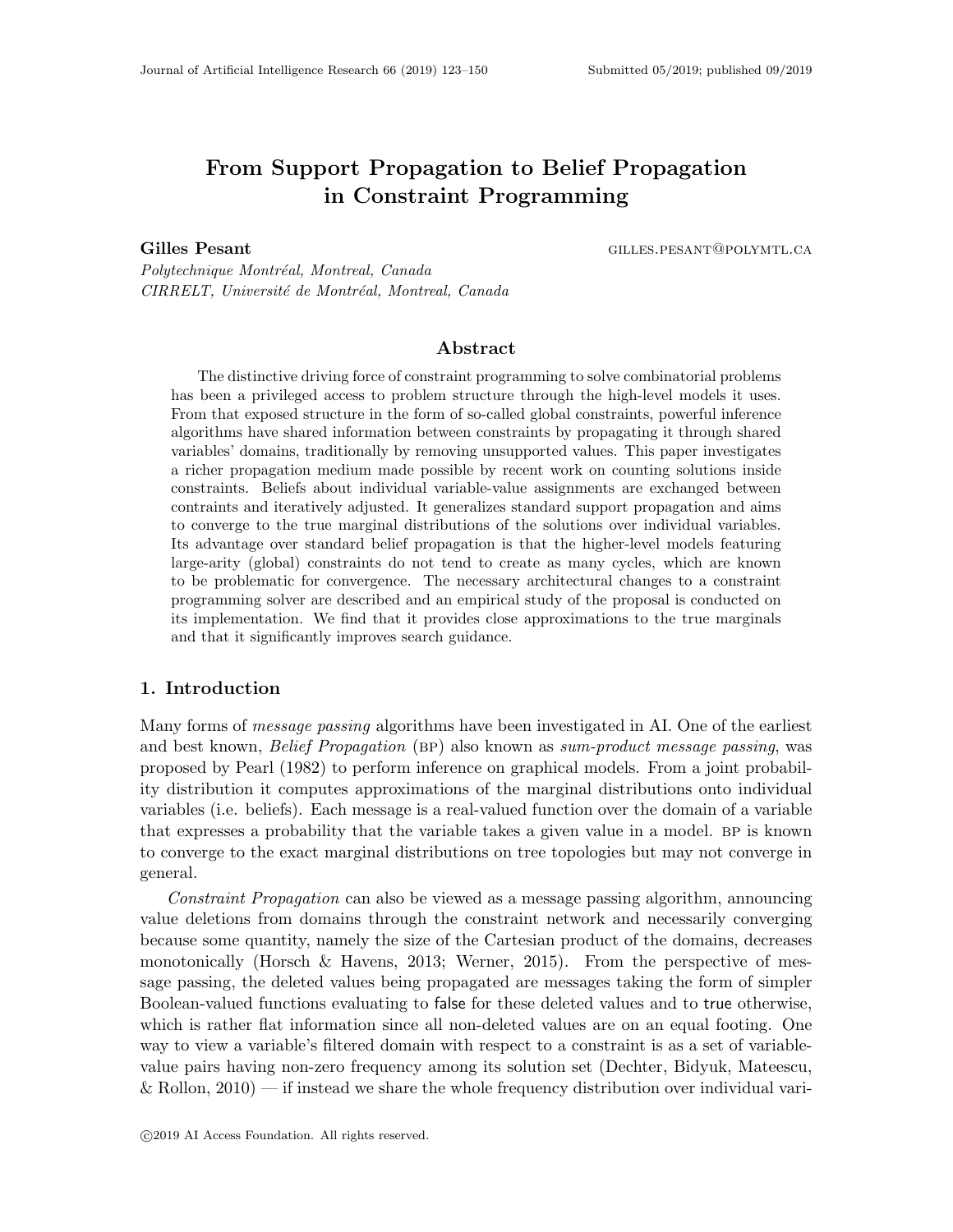ables we can discriminate between values from the perspective of each constraint and, for example, use it for branching in the search tree. Since in general we don't have an explicit description of the solution set of a constraint, that frequency distribution is not readily available and would have to be approximated, perhaps very coarsely. However recent work on solution counting is bringing it within reach to compute exact (or close) distributions for several families of constraints (Pesant, 2017). Once we consider the frequency of a variable-value pair as its likelihood, or probability, of appearing in a solution to the given constraint, we come very close to belief propagation and other message passing algorithms for probabilistic inference.

Among the different types of graphical models, *factor graphs* are closest to constraint networks: they are bipartite graphs featuring variable nodes and factor nodes, the latter corresponding to constraints, with edges between variables and the constraints in which they appear. Messages are sent back and forth between variable and factor nodes, thereby solving in an iterative manner a set of mutually recursive equations defining these messages. Let  $\mu_{x\to c}$  denote the message from variable x to constraint c and  $\mu_{c\to x}$  the message from constraint  $c$  to variable  $x$ . We give their definition for BP:

$$
\mu_{x \to c}(v) = \prod_{c' \in N(x) \setminus \{c\}} \mu_{c' \to x}(v) \qquad \forall v \in D(x) \tag{1}
$$

$$
\mu_{c \to x}(v) = \sum_{\mathbf{v}: \mathbf{v}[x] = v} f_c(\mathbf{v}) \prod_{x' \in N(c) \setminus \{x\}} \mu_{x' \to c}(\mathbf{v}[x']) \qquad \forall v \in D(x) \tag{2}
$$

where  $D(x)$  is the domain of possible values for variable x,  $N(x)$  is the neighbourhood of variable x i.e. the constraints in which x appears,  $N(c)$  is the neighbourhood of constraint c i.e. its scope,  $\boldsymbol{v}$  is a tuple from the Cartesian product of the domains of all variables in  $N(c)$ ,  $\mathbf{v}[x]$  stands for the value taken by variable x in v, and  $f_c$  is the function associated with  $c$ , often given as a conditional probability table but in our specific case of a CSP it is better viewed as a decision procedure returning 1 if tuple  $v$  satisfies c and 0 otherwise.

The (unnormalized) marginal or bias  $\theta_x$  of variable x is computed as

$$
\theta_x(v) = \prod_{c \in N(x)} \mu_{c \to x}(v) \qquad \forall v \in D(x)
$$

The distinctive driving force of Constraint Programming (cp) to solve combinatorial problems has been a privileged access to problem structure through the high-level models it uses. From that exposed structure in the form of so-called global constraints, powerful inference algorithms have been developed over the years to identify and remove unsupported values, and also more recently to explain conflicts and to count solutions. In particular the latter has led to counting-based search (Pesant, Quimper, & Zanarini, 2012), a family of effective branching heuristics. These are expressed through the concept of *solution density*: given a constraint  $c(x_1, \ldots, x_k)$ , its number of solutions  $\#c(x_1, \ldots, x_k)$ , respective finite domains  $D(x_j)$  1≤j≤k, a variable  $x_i$  in the scope of c, and a value  $v \in D(x_i)$ ,

$$
\sigma(x_i, v, c) = \frac{\#c(x_1, \dots, x_{i-1}, v, x_{i+1}, \dots, x_k)}{\#c(x_1, \dots, x_k)}
$$

defines the solution density of pair  $(x_i, v)$  in c, measuring how often a certain assignment is part of a solution to c. It is interesting to note that the numerator above corresponds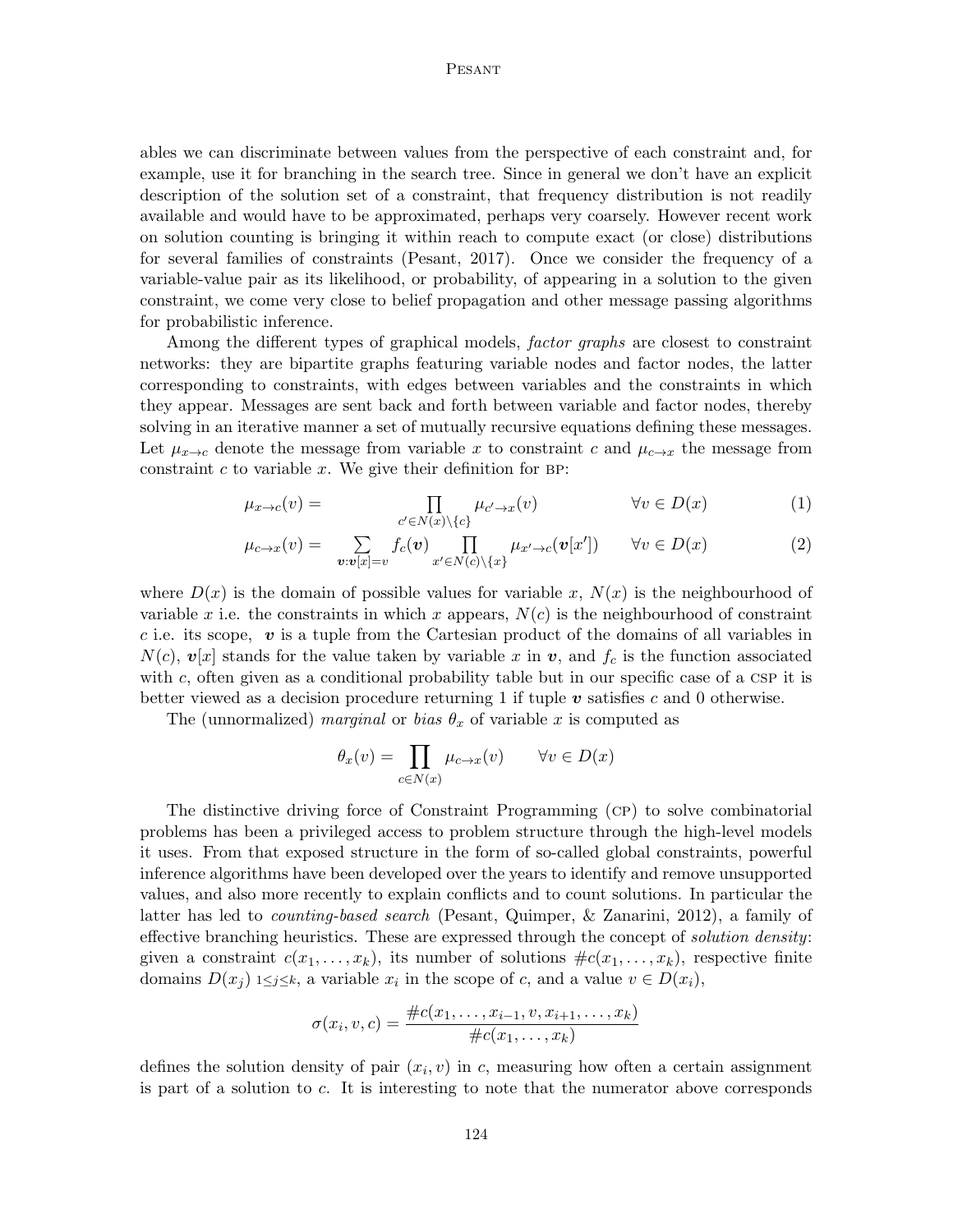exactly to

$$
\sum_{\boldsymbol{v}: \boldsymbol{v}[x]=v} f_c(\boldsymbol{v}),\tag{3}
$$

the initial part of the constraint-to-variable message in Equation 2. The solution density can thus be seen as a normalized form of the latter message but assuming a uniform distribution of values in each domain since it does not take into account the belief acquired by each variable from the other constraints (i.e. the rest of Equation 2). Summation 3 essentially counts the models (local to c) in which  $x = v$ . Depending on the constraint and the combinatorial structure it encapsulates, such counting may be intractable (e.g. Valiant, 1979). Nevertheless the recent work on counting-based search has provided efficient algorithms to count either exactly or approximately for several constraints (Pesant et al., 2012; Brockbank, Pesant, & Rousseau, 2013; Pesant, 2015). An efficient implementation of belief propagation with global constraints needs to perform counting weighted by the beliefs about variables: this is close in spirit to other work on counting for optimization constraints in which individual costs are associated with each variable assignment (Pesant, 2016; Delaite & Pesant, 2017).

This paper promotes a richer propagation medium in CP, made possible by extending such previous work to weighted counting inside constraints and close in spirit to message passing algorithms. It also contributes an instantiation of belief propagation that is less affected by cycles through the use of higher-order potentials corresponding to cp's global constraints, weighted-counting algorithms for some of the latter, and a publicly-available implementation for further research. The rest of the paper is organized as follows. Section 2 provides a motivating example. Section 3 presents the related work. Section 4 describes the architecture of our implementation in a cp solver. Section 5 gives weighted-counting algorithms for some families of constraints. Section 6 offers some empirical results to analyze and support the proposed enhanced propagation in cp. Section 7 concludes with a discussion.

### 2. An Example

Consider the following example to illustrate the approach:

- i. alldifferent $(a, b, c)$
- ii.  $a + b + c + d = 7$
- iii.  $c \leq d$

Together with these three constraints consider identical domain  $\{1, 2, 3, 4\}$  for variables a, b, c, and d. There are two solutions to that CSP:  $(a = 2, b = 3, c = 1, d = 1)$  and  $(a = 3, b = 2, c = 1, d = 1)$ . Even if we enforce domain consistency on each constraint, no filtering occurs. To solve this CSP we would thus be left to branch on variables having identical domains.

Variable a takes value 2 in one of the two solutions, value 3 in one solution as well, and values 1 and 4 in no solution. If we look at the set of solutions as a multivariate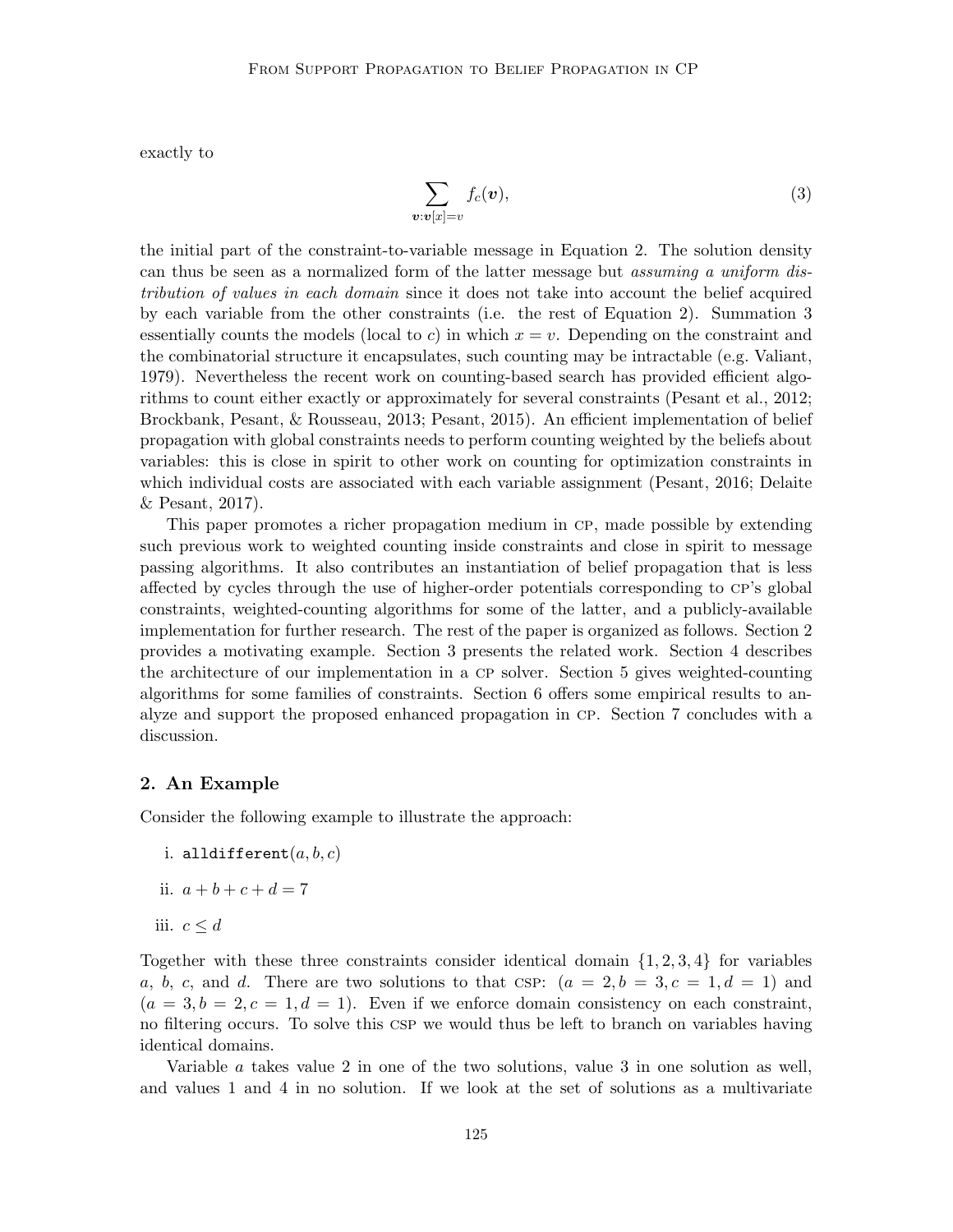|            |   |                  |                |                  |                                                                            |                        | റ             | 3        |               |
|------------|---|------------------|----------------|------------------|----------------------------------------------------------------------------|------------------------|---------------|----------|---------------|
|            |   |                  |                |                  |                                                                            | $1\,$<br>$\frac{4}{4}$ | $^{\prime}$ 4 | 1/<br>΄4 | $\frac{1}{4}$ |
|            |   | റ                | 3              | 4                | $\theta_a^i \ \theta_a^{ii}$                                               | 10/20                  | 6/20          | 3/20     | 1/20          |
|            |   |                  |                |                  |                                                                            | 1/<br>'4               | $\frac{4}{4}$ | 1/4      | 1/4           |
| $\theta_a$ | 0 | /2               | 1/2            | $\boldsymbol{0}$ | $\overline{\theta^i_b} \overline{\theta^{ii}_b}$                           | 10/20                  | 6/20          | 3/20     | 1/20          |
| $\theta_b$ | 0 | 1/2              | 1/2            | $\boldsymbol{0}$ |                                                                            | 1/<br>$\frac{4}{4}$    | $\frac{4}{4}$ | 1/4      | 1/4           |
| $\theta_c$ |   | 0                | $\theta$       | $\boldsymbol{0}$ |                                                                            | 10/20                  | 6/20          | 3/20     | 1/20          |
| $\theta_d$ |   | $\boldsymbol{0}$ | $\overline{0}$ | $\boldsymbol{0}$ | $\begin{array}{c} \theta_c^i \ \theta_c^{ii} \ \theta_c^{iii} \end{array}$ | $^{\prime}10$<br>47    | 3/10          | 2/10     | 1/10          |
|            |   |                  |                |                  |                                                                            | 10/20                  | 6/20          | 3/20     | 1/20          |
|            |   |                  |                |                  | $\overline{\theta^{ii}_{d}} \atop \theta^{iii}_{d}$                        | $^{\prime}10$<br>1/    | 2/10          | 3/10     | 4/10          |

Table 1: True marginals (left) and local marginals (right) for the running example in Section 2

|            |     | $\overline{2}$ | 3   | 4   |            |     | $\overline{2}$ | 3   | 4    |
|------------|-----|----------------|-----|-----|------------|-----|----------------|-----|------|
| $\theta_a$ | .25 | .25            | .25 | .25 | $\theta_a$ | .50 | .30            | .15 | .05  |
| $\theta_b$ | .25 | .25            | .25 | .25 | $\theta_b$ | .50 | .30            | .15 | .05  |
| $\theta_c$ | .25 | .25            | .25 | .25 | $\theta_c$ | .62 | .28            | .09 | .01  |
| $\theta_d$ | .25 | .25            | .25 | .25 | $\theta_d$ | .29 | .34            | .26 | .11  |
|            |     |                |     |     |            |     |                |     |      |
|            |     | $\overline{2}$ | 3   | 4   |            |     | $\overline{2}$ | 3   | 4    |
| $\theta_a$ | .12 | .41            | .40 | .07 | $\theta_a$ | .01 | .52            | .46 | .01  |
| $\theta_b$ | .12 | .41            | .40 | .07 | $\theta_b$ | .01 | .52            | .46 | .01  |
| $\theta_c$ | .84 | .15            | .01 | .00 | $\theta_c$ | .98 | .02            | .00 | .00. |
| $\theta_d$ | .65 | .28            | .06 | .01 | $\theta_d$ | .90 | .10            | .00 | .00. |

Table 2: Initial marginals (top left) and computed marginals after 1st (top right), 5th (bottom left), and 10th (bottom right) iteration for the running example in Section 2

discrete distribution, its projection onto a yields  $(0, 1, 1, 0)$  and under the assumption that either solution is equally likely the marginal probability distribution for a is then  $\theta_a =$  $\langle 0, 1/2, 1/2, 0 \rangle$ . Table 1 gives on the left the marginal for each variable and on the right the marginals local to each constraint taken individually and over its own set of solutions. We see that from the point of view of the alldifferent constraint and for variable  $a$  (line  $\theta_a^i$ ) each value is equally likely since it appears in the same number of solutions to that constraint. Whereas for that same variable but from the point of view of the linear equality constraint (line  $\theta_a^{ii}$ ) value 1 is ten times more likely than value 4. Note also that for variable d the two local marginals give conflicting beliefs.

Successful branching heuristics based on local marginals have been proposed before, such as maxSD that branches on the variable-value pair with the highest overall solution density (i.e. local marginal) (Pesant et al., 2012). Given the information in Table 1 it would branch on one of the four variables, assigning it value 1, since overall the highest solution density (marginal) is  $1/2$ , supplied by constraint ii indiscriminately for each variable.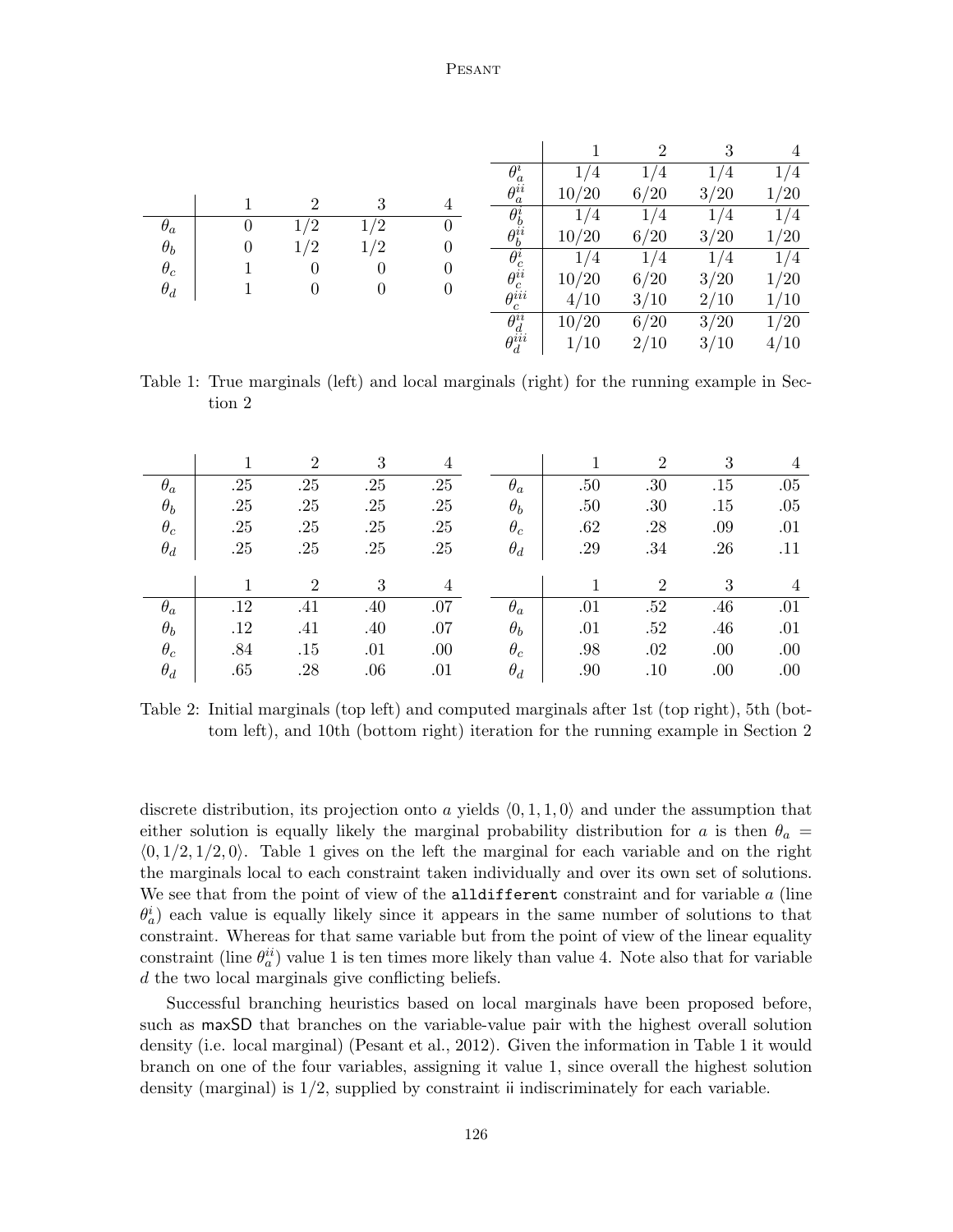#### From Support Propagation to Belief Propagation in CP

|            |     |     |                                  |         |                            |                              |     | $1 \qquad 2 \qquad 3$ | 4       |
|------------|-----|-----|----------------------------------|---------|----------------------------|------------------------------|-----|-----------------------|---------|
|            |     |     | $.29 \t\t .41 \t\t .25 \t\t .05$ |         |                            | $\theta_a$   .37 .40 .20 .03 |     |                       |         |
| $\theta_b$ | .29 |     |                                  |         | .41 .25 .05 $\theta_b$ .37 |                              | .40 | $.20\,$               | $.03\,$ |
| $\theta_c$ | .66 |     | $.31 \t .03 \t .00$              |         |                            | $\theta_c$   .61 .37 .02     |     |                       | .00.    |
|            | .48 | .38 | .12                              | $.02\,$ | $\theta_d$                 | .40                          | .45 | .13                   | $.02\,$ |

Table 3: Computed marginals after 5th (left) and 10th (right) iteration using a decomposition of alldifferent for the running example in Section 2

|            |        | 2   |                            |      |                  |                              | $\sim$ 1 $\sim$ 2 |     | $\overline{4}$ |
|------------|--------|-----|----------------------------|------|------------------|------------------------------|-------------------|-----|----------------|
|            |        |     | $.01 \t .91 \t .08 \t .00$ |      |                  | $\theta_a$   .53 .40 .07 .00 |                   |     |                |
| $\theta_b$ | 00 010 |     | .90                        |      | $.00$ $\theta_b$ |                              | $.29 \t .30$      | .37 | .04            |
| $\theta_c$ | .99    |     | $.01$ $.00$ $.00$          |      |                  | $\theta_c$   .64 .35 .01     |                   |     | .00.           |
|            | .97    | .03 | $.00\,$                    | .00. | $\theta_d$       | .41                          | .47               | .11 | .01            |

Table 4: Computed marginals after 10 iterations with alldifferent (left) vs its decomposition (right) for the running example in Section 2, having added constraint  $a \leq b$ 

Table 2 presents the evolution of the computed marginals as the number of belief propagation iterations performed increases. Top left are the initial uniform marginals over supported values. Top right is the result of a single iteration: its effect for each variable is to take the product of the local marginals from all constraints in which it appears. Then it becomes more interesting as variables send back messages that are not necessarily uniform distributions and constraints compute local marginals weighted by these distributions. The two bottom tables show the marginals computed after five and ten iterations — note how these get closer to the true marginals in Table 1.

To motivate our interest in taking advantage of the high-level modelling typically present in cp, made up of a relatively low number of high-arity constraints, consider Table 3 showing the impact of replacing the alldifferent constraint by its decomposition into three disequality constraints:  $a \neq b$ ,  $a \neq c$ ,  $b \neq c$ . It is much further from the true marginals and does not even appear to converge.

Finally if we add constraint  $a \leq b$  there is only one solution left:  $(a = 2, b = 3, c = 1, d = 1)$ 1). Again we see in Table 4 that the marginals computed from the higher-level model get very close to that solution but not so when using the decomposition.

### 3. Related Work

In this section we review the related work in the area of branching heuristics and about handling cycles in message passing algorithms.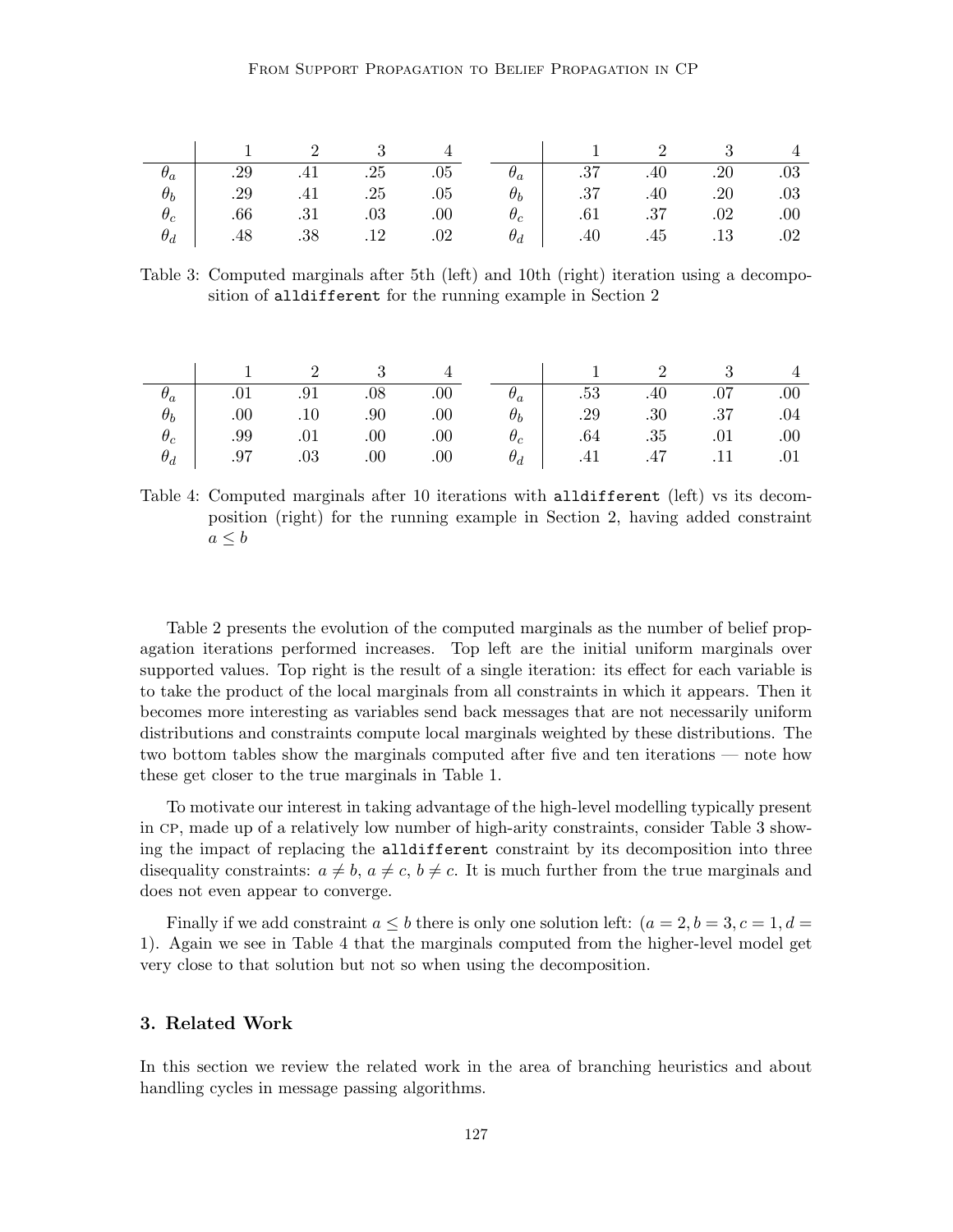### 3.1 Belief-Based Branching Heuristics

Horsch and Havens (2013) proposed Probabilistic Arc Consistency for binary csps as a generalization of arc consistency and a specialization of bp. An empirical study on random binary csps is reported in which the authors use the resulting approximate marginals to branch on the strongest belief, which significantly reduced the size of the search tree but at an overall computational cost that made it less attractive than simpler branching heuristics. Building on the Expectation Maximization Belief Propagation (EMBP) framework of Hsu, Kitching, Bacchus, and McIlraith (2007) and considering general csps, LeBras, Zanarini, and Pesant (2009) obtain more accurate approximations of marginals inside constraints by exploiting consistency techniques. They probe for each variable-value pair whose bias we wish to estimate (i.e. making this assignment and reaching some level of consistency) and then take the product over the other variables of the sum of biases over their reduced domain. Two variants are evaluated: with (*global*) or without (*local*) propagation between constraints during the probing process. Branching as well on the strongest belief, they achieve good results for the global variant despite the heavier computational burden of probing, possibly because at the same time they gain the additional domain filtering of singleton consistency. Kask, Dechter, and Gogate (2004) investigate Iterative Join-Graph Propagation, belonging to the BP family, to estimate the number of solutions extending a partial assignment for a csp and use it as a value ordering heuristic. Montanari, Ricci-Tersenghi, and Semerjian (2007) consider a simple randomized branching algorithm based on BP and analyze its behaviour on random  $k$ -SAT instances. To ease their analysis they choose an unbound variable to branch on uniformly at random and choose the value to assign to it randomly according to its computed marginal distribution, but mention that choosing the variable with the most strongly biased marginal would probably be more effective.

Like most of these previous efforts we aim to branch on the strongest belief according to computed variable biases. But unlike them we compute more precise distributions locally by a deeper exploitation of constraint structure made possible by recent progress on the counting problem over the corresponding combinatorial structures (Pesant, 2017).

#### 3.2 Message Passing in the Presence of Cycles

As indicated earlier Belief Propagation may not converge when the graphical model on which it is applied contains cycles, even though there are a few documented cases for which it still performs very well. Generalized Belief Propagation (Yedidia, Freeman, & Weiss, 2000) and Iterative Join-Graph Propagation (Dechter, Kask, & Mateescu, 2002) were proposed to improve the convergence of bp in networks with cycles by clustering nodes of the network in an effort to encompass (short) cycles. More generally in probabilistic graphical models the idea of clustering manifests itself in the definition and use of higher-order potentials. Despite the latter generally requiring time exponential in their size to compute, in some applications they may take a special form that allows efficient inference without even relying on message passing algorithms: for example in computer vision, Kohli, Ladicky, and Torr (2009) define Robust  $P<sup>n</sup>$  Potts potentials on which they apply a gradient descent algorithm with very good results. Previously introduced embp is guaranteed to converge to a local maximum but not necessarily to the exact marginals (Hsu et al., 2007). Ibrahim, Pal, and Pesant (2017) propose a variational message-passing algorithm based on Expectation Maximization in an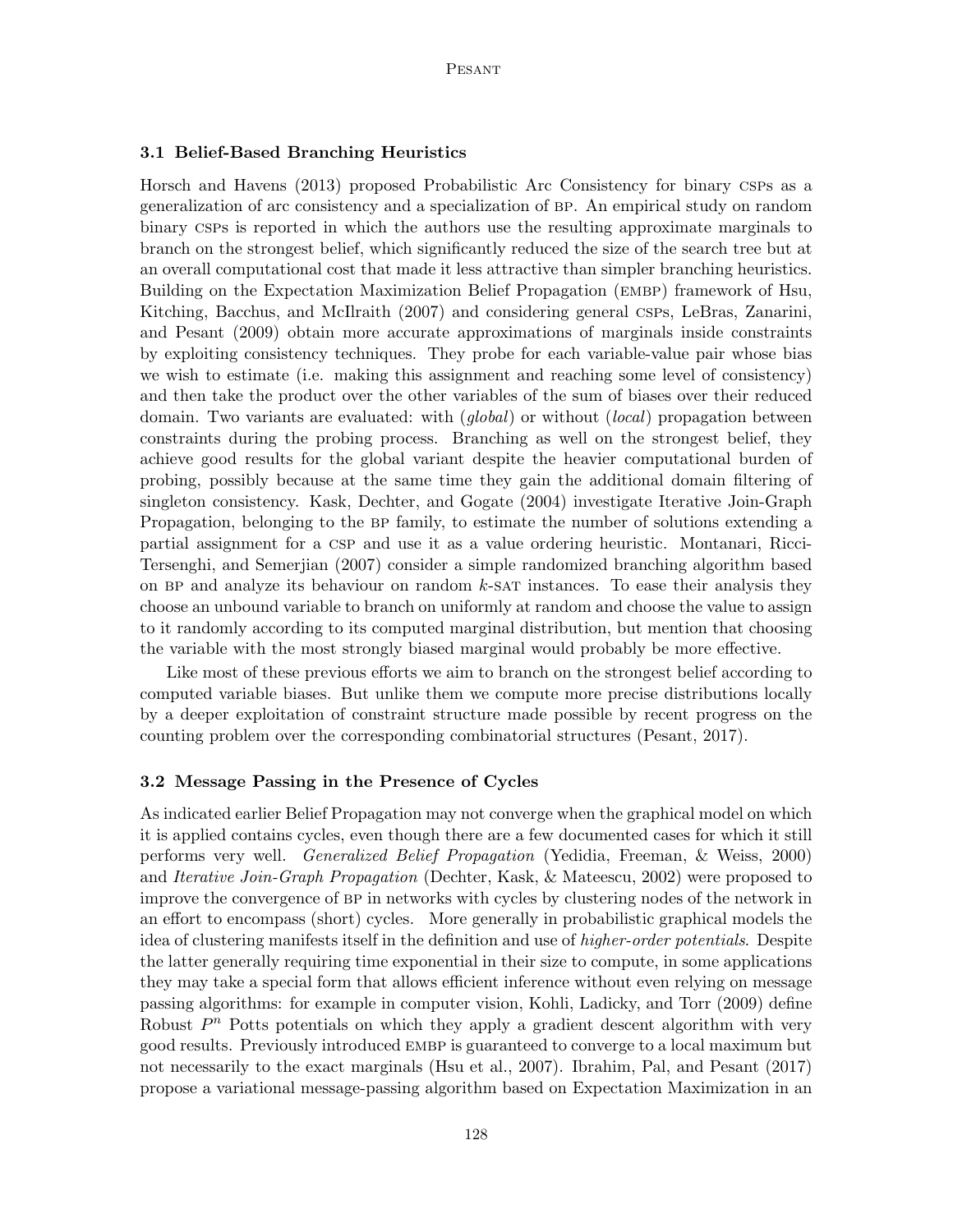effort to handle cycles, combined with some local consistency to better handle determinism in graphical models. In the context of deriving lower bounds on model counting for Boolean formulas, Kroc, Sabharwal, and Selman (2011) propose BPCount which repeatedly uses bp to identify "balanced" variables to branch on. They address the convergence issue by applying message damping which helps reduce oscillation and they avoid fatal mistakes of fixing a variable to an unsupported value due to potential inaccuracies by adding safety checks to ensure satisfiability. They also write that the previous works mentioned above typically are not fast enough to be used repeatedly for branching.

Our contribution bears some similarity to generalized bp in its aim to encapsulate cycles but goes about it differently by exploiting the large arity of the global constraints naturally present in the cp model instead of building clusters. Higher-order potentials can be viewed as global constraints and, like them, they will lead to efficient inference if they can exploit special structure, as examplified by the previously mentioned computer vision application whose potentials resemble a soft allEqual constraint. Using the special structure of each global constraint, we aim to be just as accurate and efficient.

## 4. Richer Propagation in MiniCP

Our prototype<sup>1</sup> is built on top of MiniCP, a recent bare-bones open-source CP solver developed for academic purposes and written in Java (Michel, Schaus, & Hentenryck, 2017). Though few constraints and filtering algorithms are currently implemented, its small and clean architecture made it easier to implement the required architectural changes to the core of the solver without worrying about the potential impacts on a more complex system. We focus here on our main changes to MiniCP and refer the interested reader to its documentation for a complete description of its architecture.

### 4.1 engine.core package

This package includes classes defining domains as reversible sparse sets and various other classes implementing the IntVar, Constraint, and Solver interfaces. In order to maintain the marginal distribution of a variable, we created a reversible weighted sparse set that adds the marginal of each value in the domain as a weight attribute.

| Algorithm 1: IntVar.receiveMessage $(v, \mu_{c \to x}(v))$                                                                                                                  |
|-----------------------------------------------------------------------------------------------------------------------------------------------------------------------------|
| <b>input:</b> value v, message $\mu_{c\to x}(v)$ from some constraint c to this variable<br>$\texttt{marginal}[v] \leftarrow \texttt{marginal}[v] \times \mu_{c \to x}(v);$ |
|                                                                                                                                                                             |

| Algorithm 2: IntVar.sendMessage $(v, \theta^c(v))$ |  |  |  |  |  |  |
|----------------------------------------------------|--|--|--|--|--|--|
|----------------------------------------------------|--|--|--|--|--|--|

**input**: value v, its marginal  $\theta^c(v)$  local to some constraint c output: message  $\mu_{x\to c}(v)$  about v from this variable to c  $\textbf{return} \; \mathtt{marginal}[v] / \theta^c(v);$ 

<sup>1.</sup> Its current implementation is available at https://github.com/PesantGilles/MiniCPBP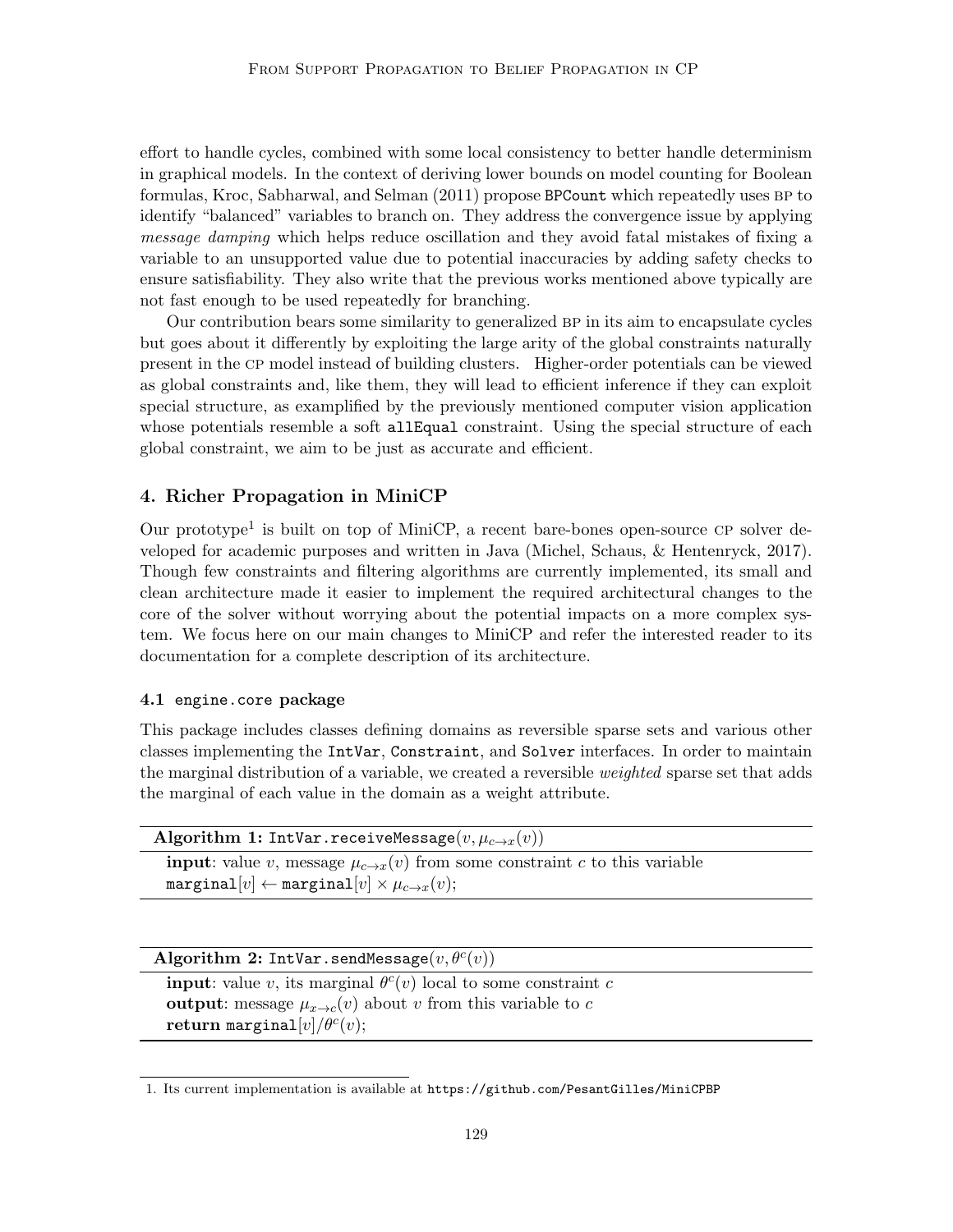## 4.1.1 Interface IntVar

As its name suggests, this interface describes integer finite-domain variables. We added the marginal distribution of the variable over its domain and simple methods to receive and send messages (Algorithm 1 and 2). Recall that incoming messages are combined by multiplying them and that the message sent to a constraint excludes its corresponding factor (Equation 1).

|  |  | Algorithm $3$ : Constraint.receiveMessages $()$ |
|--|--|-------------------------------------------------|
|--|--|-------------------------------------------------|

for each variable  $x$  in the scope of the constraint  $\bf{do}$ for each value  $v$  in the domain of  $x$  do outsideBelief $[x][v] \leftarrow x$ .sendMessage $(v,$ localBelief $[x][v]$ ); normalize outsideBelief[x];

|  |  |  | Algorithm 4: Constraint.sendMessages() |  |
|--|--|--|----------------------------------------|--|
|--|--|--|----------------------------------------|--|

```
updateBelief();
foreach variable x in the scope of the constraint \bf{do}normalize localBelief[x];
   for each value v in the domain of x do
      if localBelief[x][v] = 0 then
         x.remove(v);
      else if localBelief[x][v] = 1 then
          x.assign(v);
      x.receiveMessage(v,localBelief[x][v]);
```
## 4.1.2 Interface Constraint

We extended the class implementing this interface with a localBelief and outsideBelief. corresponding respectively to the marginal distributions for the variables in the scope of the constraint according to its local set of solutions and to the marginal distributions of the same variables according to the other constraints. We also added methods to receive and send messages (Algorithm 3 and 4), and abstract method updateBelief() to be defined in each family of constraints (see Section 5). Note that sendMessages() subsumes the domain filtering traditionally taking place in propagate() by acting on domains whenever an extreme belief (i.e. 0 or 1) is encountered. Therefore whenever the weighted counting performed in updateBelief() for some constraint is not exact, we take care not to return such extreme beliefs so that inference remains sound.

## 4.1.3 Interface Solver

This interface has method fixPoint() that propagates unsupported variable/value pairs from constraints until no more changes occur in domains. We add method beliefPropa() that drives the richer propagation we propose (Algorithm 5). Before initiating the bp iterations we reset to 1 all marginals and local beliefs. Note that in contrast to standard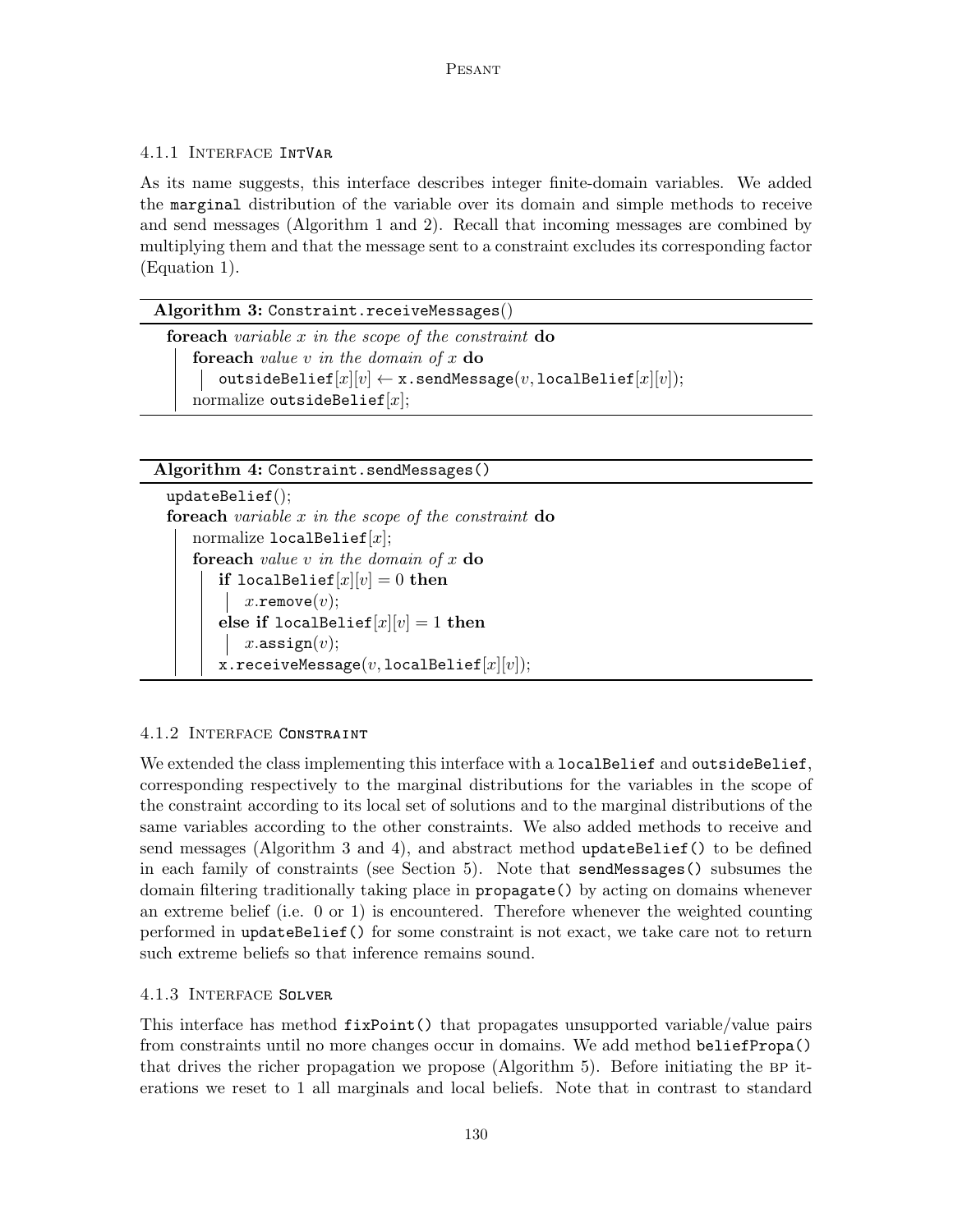| Algorithm 5: Solver.beliefPropa() |  |  |  |  |
|-----------------------------------|--|--|--|--|
|-----------------------------------|--|--|--|--|

| foreach <i>variable</i> $x$ do    |
|-----------------------------------|
| reset x.marginal;                 |
| foreach <i>constraint c</i> do    |
| reset c. local Belief;            |
| repeat                            |
| foreach <i>constraint c</i> do    |
| $c$ .receiveMessages $();$        |
| foreach <i>variable</i> $x$ do    |
| reset x.marginal;                 |
| foreach <i>constraint c</i> do    |
| $c.\texttt{sendMessages}$ ();     |
| foreach <i>variable</i> $x$ do    |
| normalize $x$ marginal;           |
| until <i>stopping condition</i> ; |

(support) propagation, termination is not a given here since the propagation process is not limited by the number of variable/value pairs we can remove and it may not even converge. For the moment we leave the stopping condition unspecified — we will come back to it in Section 6. Message passing is synchronized in two phases: in the first phase constraints receive messages from the variables; in the second phase marginals for the variables are reset, constraints send messages to the variables, and marginals are normalized.

#### 4.2 engine.constraints package

This package contains the classes for the constraints currently implemented in MiniCP. Each constraint requires a dedicated implementation of method updateBelief() that adjusts its localBelief by taking into account the current outsideBelief. In principe we can achieve this simply by enumerating the current solutions to a constraint (as in Equation 2) but in general it is too time-consuming. The next section describes more efficient ways of doing this for a few common constraints by exploiting their combinatorial structure.

## 5. Weighted Model Counting Inside Constraints

Many exact and approximate algorithms have been proposed for the difficult problem of Model Counting (Gomes, Sabharwal, & Selman, 2009), which has several applications, notably for probabilistic inference (e.g. Sang, Beame, & Kautz, 2005; Chavira & Darwiche, 2008). Recent algorithmic focus has been on fully polynomial randomized approximation schemes (fpras) using Monte Carlo or hashing-based techniques (see e.g. (Meel, Shrotri, & Vardi, 2018) for a recent exposition). More broadly, Weighted Counting is also of interest in complexity theory, quantum computation, and stochastic combinatorial optimization (de Campos, Stamoulis, & Weyland, 2017). Our interest here lies not in Weighted Model Counting for general models but instead for specific combinatorial structures encapsulated in constraints. Pesant (2017) discusses a few design patterns to perform (un-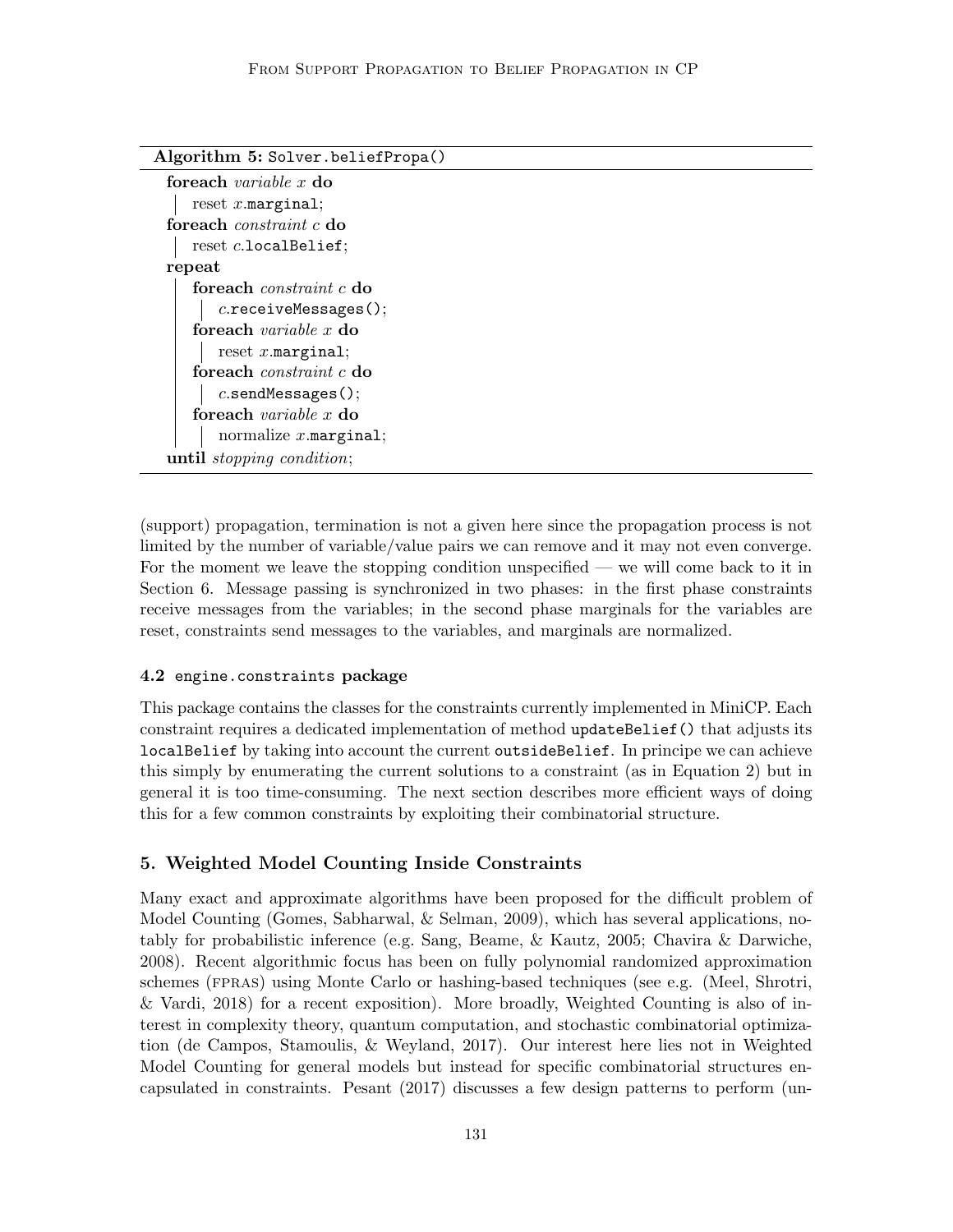weighted) model counting: adding some information to an existing compact representation of the solution set, sampling interleaved with constraint propagation, using known lower/upper bounds, or transforming finite-domain variables into discrete random variables under a uniform distribution. They can serve as a source of inspiration for weighted model counting. Recall that unless weighted counting is exact we refrain from fixing local beliefs to extreme values 0 or 1, since that would trigger value removal or variable fixing respectively.

Algorithm 6: NotEqual.updateBelief()

for each value  $v$  in the domain of  $x$  do if  $v - k$  is in the domain of y then  $\texttt{localBelief}[x][v] \leftarrow 1 - \texttt{outsideBelief}[y][v - k];$ else localBelief $[x][v] \leftarrow 1;$ for each value  $v$  in the domain of  $y$  do if  $v + k$  is in the domain of x then localBelief[y][v]  $\leftarrow 1 - \text{outsideBelief}[x][v+k];$ else  $\texttt{localBelief}[y][v] \gets 1;$ 

## 5.1 Binary Disequality

We start with a simple binary disequality constraint  $x \neq y + k$ , for some integer constant k, to illustrate how marginals are taken into account. For a given value  $v$  in the domain of x (respectively y), any value for y (resp. x) that is different from  $v-k$  (resp.  $v+k$ ) is a support and we could simply sum the corresponding marginals over such values. But it is sufficient and more efficient to subtract from 1 the marginal of  $v-k$  for y (resp.  $v+k$ for  $x$ ; see Algorithm 6). Keep in mind that these computed local marginals are normalized afterwards (see Algorithm 4).

### 5.2 Alldifferent

For the alldifferent constraint, Hsu et al. (2007) essentially apply Algorithm 6 to the decomposition into disequality constraints and thus only approximate the distribution. LeBras et al. (2009) propose more accurate approximations that are not restricted to alldifferent by first applying some level of consistency, either locally to individual constraints or globally, but then make the simplifying assumption that every combination of values over these reduced domains constitutes a support.

As is the case for domain filtering, when the disequality relationship is extended to more than two variables then a more global view pays off for (weighted) counting. The oneto-one correspondence between solutions to an alldifferent constraint and maximum matchings in the associated bipartite graph is well known. Counting such matchings in turn corresponds to computing the *permanent* of the adjacency matrix  $A = (a_{ij})$  of the bipartite graph,

$$
\text{per}(A) = \sum_{p \in \mathcal{P}} \prod_{i=1}^{n} a_{i, p(i)}
$$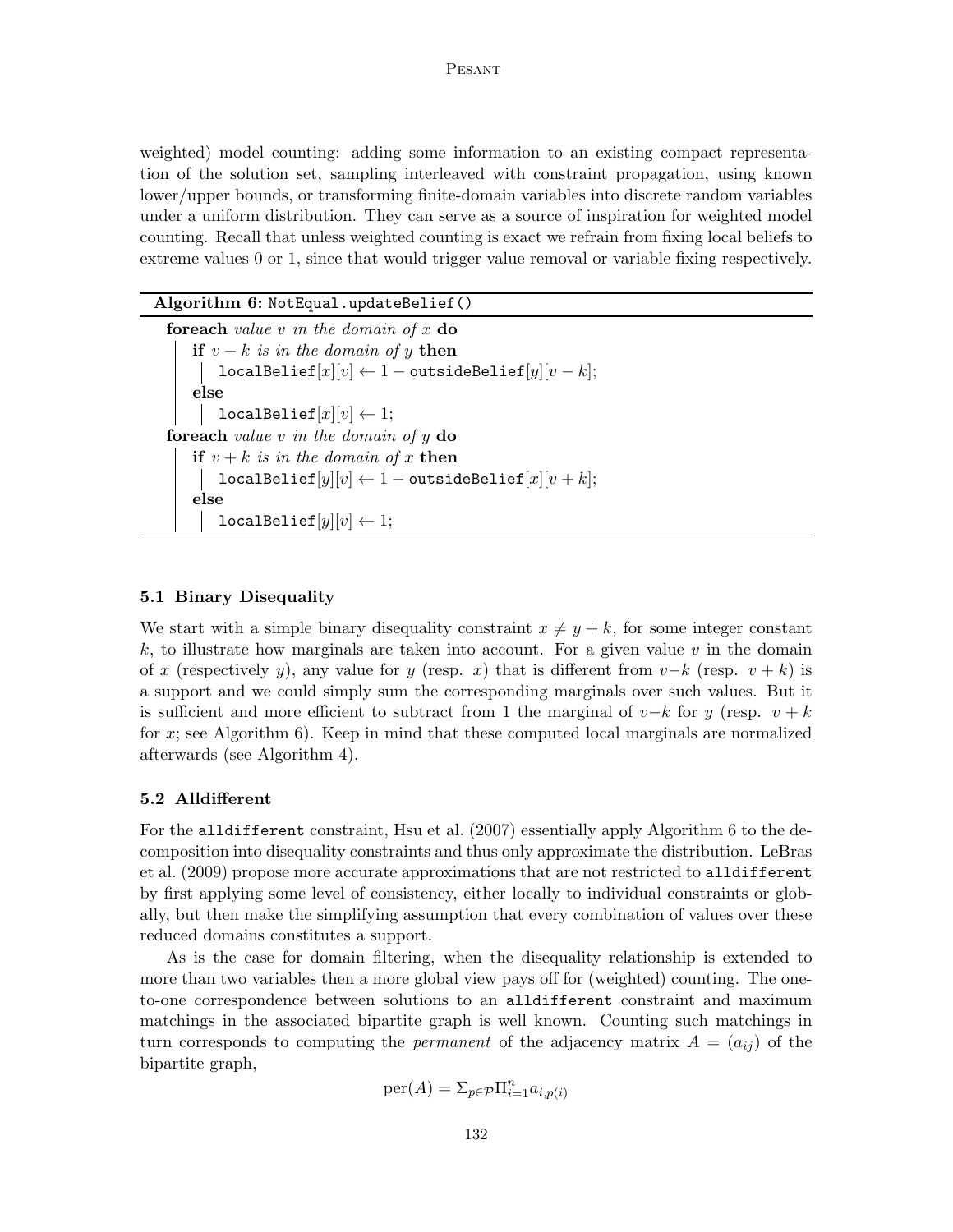where P denotes the set of all permutations of  $\{1, 2, \ldots, n\}$ . Unfortunately this is a #Pcomplete problem (one of the so-called "hard to count – easy to decide" problems) (Valiant, 1979). Nevertheless it is a well-studied problem, even for more general nonnegative matrices, for which several upper bounds have been proposed (Soules, 2003) and even polytime randomized approximation algorithms (Jerrum, Sinclair, & Vigoda, 2001). We will cast our weighted counting problem as that of computing the permanent of a nonnegative matrix built from the marginals.

|  |  | Algorithm 7: AllDifferent.updateBelief() |
|--|--|------------------------------------------|
|--|--|------------------------------------------|

**foreach** unbound variable  $x_i$  in the scope of the constraint **do** for each unassigned value j in the domain of  $x_i$  do  $a_{ij} \gets \texttt{outsideBelief}[x_i][j];$ add enough rows of 1's to A to make it square; if  $A.order - 1 \leq \tau$  then **foreach** unbound variable  $x_i$  in the scope of the constraint **do foreach** unassigned value j in the domain of  $x_i$  do  $\mathtt{localBelief}[x_i][j] \gets \mathtt{permanentExact}(i,j,A);$ else **foreach** unbound variable  $x_i$  in the scope of the constraint **do** for each unassigned value j in the domain of  $x_i$  do  $\mathtt{localBelief}[x_i][j] \gets \mathtt{permanently3}(i,j,A);$ 

### Algorithm 8: AllDifferent.permanentU3 $(i, j, A)$

**input:** row and column indices i and j, nonnegative square matrix  $A$ **output:** upper bound on the permanent of A without row i and column  $i$  $U \leftarrow 1$ ; for  $k \leftarrow 1$  to A.order do if  $k \neq i$  then  $sum \leftarrow 0$ ;  $max \leftarrow 0$ : for  $\ell \leftarrow 1$  to A.order do if  $\ell \neq j$  then  $sum \leftarrow sum + a_{k\ell};$ if  $a_{k\ell} > max$  then  $\left| \quad max \leftarrow a_{k\ell}; \right.$ if  $max = 0$  then return  $0;$  $z \leftarrow sum/max;$  $U \leftarrow U \times max \times (\gamma(|z|) + (z - |z|) \times (\gamma(|z|) - \gamma(|z|))),$ return  $U$ ;

Algorithm 7 describes our weighted counting for alldifferent. We first construct matrix A by setting  $a_{ij}$  to the outside belief about variable  $x_i$  taking value j. Note that we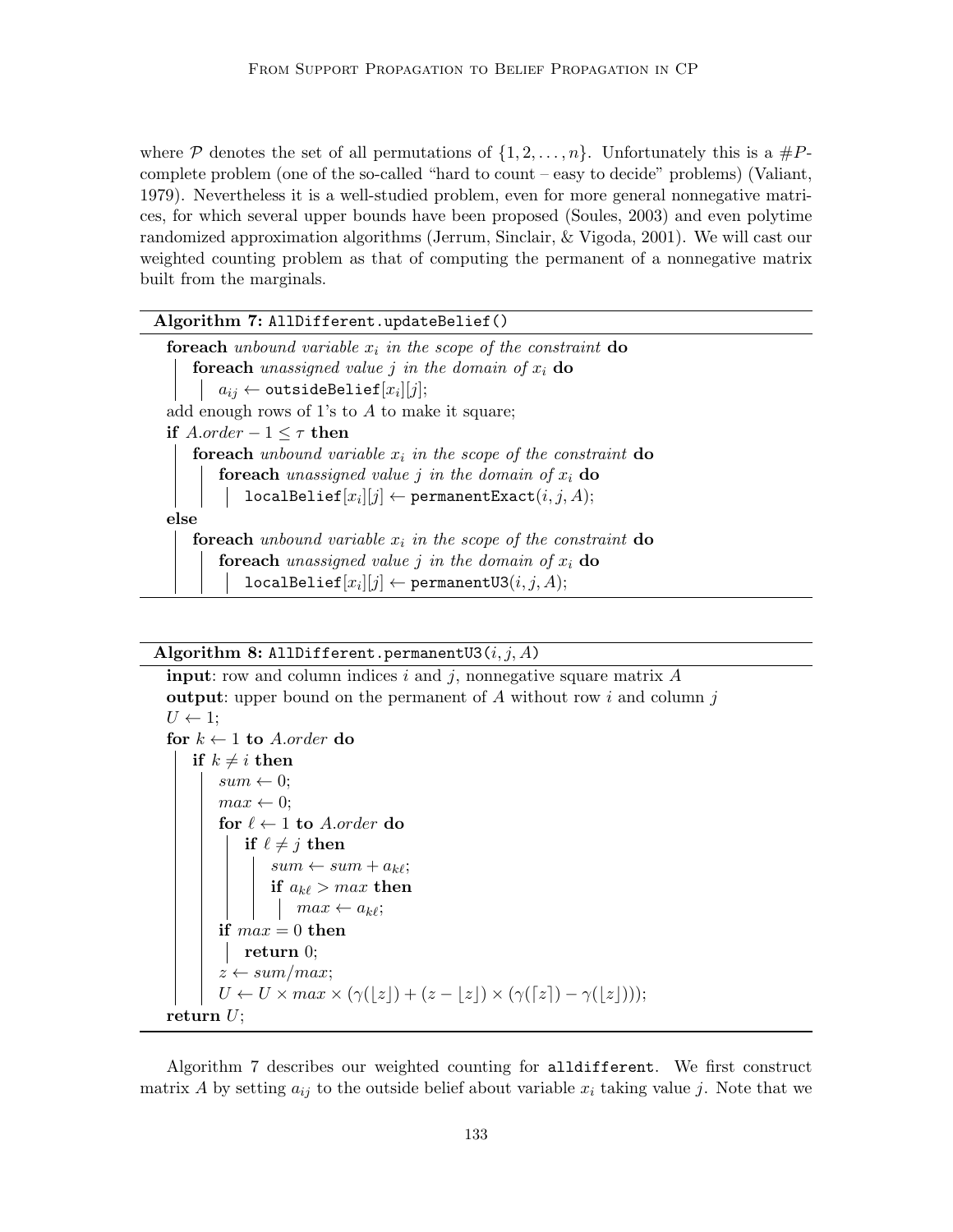only consider unbound variables and unassigned values in an effort to keep matrix A small. If there are more values than variables, we add fake variables (rows of  $A$ ) whose belief is the same for every value. We interpret the permanent of  $A$  as a weighted counting of maximum matchings: if  $a_{ij} = 1$  its participation in a matching is fully counted; the smaller  $a_{ij}$  is, the more it will be discounted;  $a_{ij} = 0$  still means that no matching includes the corresponding assignment. For each variable  $x_i$  and value j, the (unnormalized) local belief is equal to the weighted counting of matchings that include assignment  $x_i = j$ , which we evaluate as the permanent of the sub-matrix of  $A$  obtained by removing row  $i$  and column  $j$ . We compute that permanent exactly for sub-matrices whose size does not exceed a given threshold  $\tau$  and use a fast upper bound otherwise (bound  $U^3$  from Soules, 2003). Algorithm 8 describes the use a fast upper bound otherwise (bound  $U^{\circ}$  from Soules, 2003). Alg<br>computation of bound  $U^3$ , where  $\gamma(m) = \sqrt[m]{m!}$  and is precomputed.

## 5.3 Sum

| Algorithm 9: Sum. Sum()                               |
|-------------------------------------------------------|
|                                                       |
|                                                       |
| $fwd \leftarrow 0;$                                   |
| $bwd \leftarrow 0;$                                   |
| for $i \leftarrow 1$ to n do                          |
| $bwd \leftarrow bwd - \min\{v : v \in D(x_i)\};$      |
| $j_{\text{max}} \leftarrow 0;$                        |
| for $i \leftarrow 1$ to n do                          |
| $j_{\max} \leftarrow \max(j_{\max}, \min(fwd, bwd));$ |
| $fwd \leftarrow fwd + \max\{v : v \in D(x_i)\};$      |
| $bwd \leftarrow bwd + \min\{v : v \in D(x_i)\};$      |
| $fwd \leftarrow 0;$                                   |
| $bwd \leftarrow 0;$                                   |
| for $i \leftarrow 1$ to n do                          |
| $bwd \leftarrow bwd - \max\{v : v \in D(x_i)\};$      |
| $j_{\min} \leftarrow 0;$                              |
| for $i \leftarrow 1$ to n do                          |
| $j_{\min} \leftarrow \min(j_{\min}, \max(fwd, bwd));$ |
| $fwd \leftarrow fwd + \min\{v : v \in D(x_i)\};$      |
| $bwd \leftarrow bwd + \max\{v : v \in D(x_i)\};$      |
|                                                       |
|                                                       |

Next we present weighted counting for sum constraints. As previously proposed to achieve domain consistency and to compute solution densities for knapsack constraints (Pesant & Quimper, 2008), conceptually we build a layered graph where each path from the first to the last layer represents a solution, with each component arc corresponding to an individual variable assignment. The only difference here is that now each arc carries a weight equal to the outside belief of the corresponding variable assignment and that instead of storing the number of incoming and outgoing paths at each node, we store weighted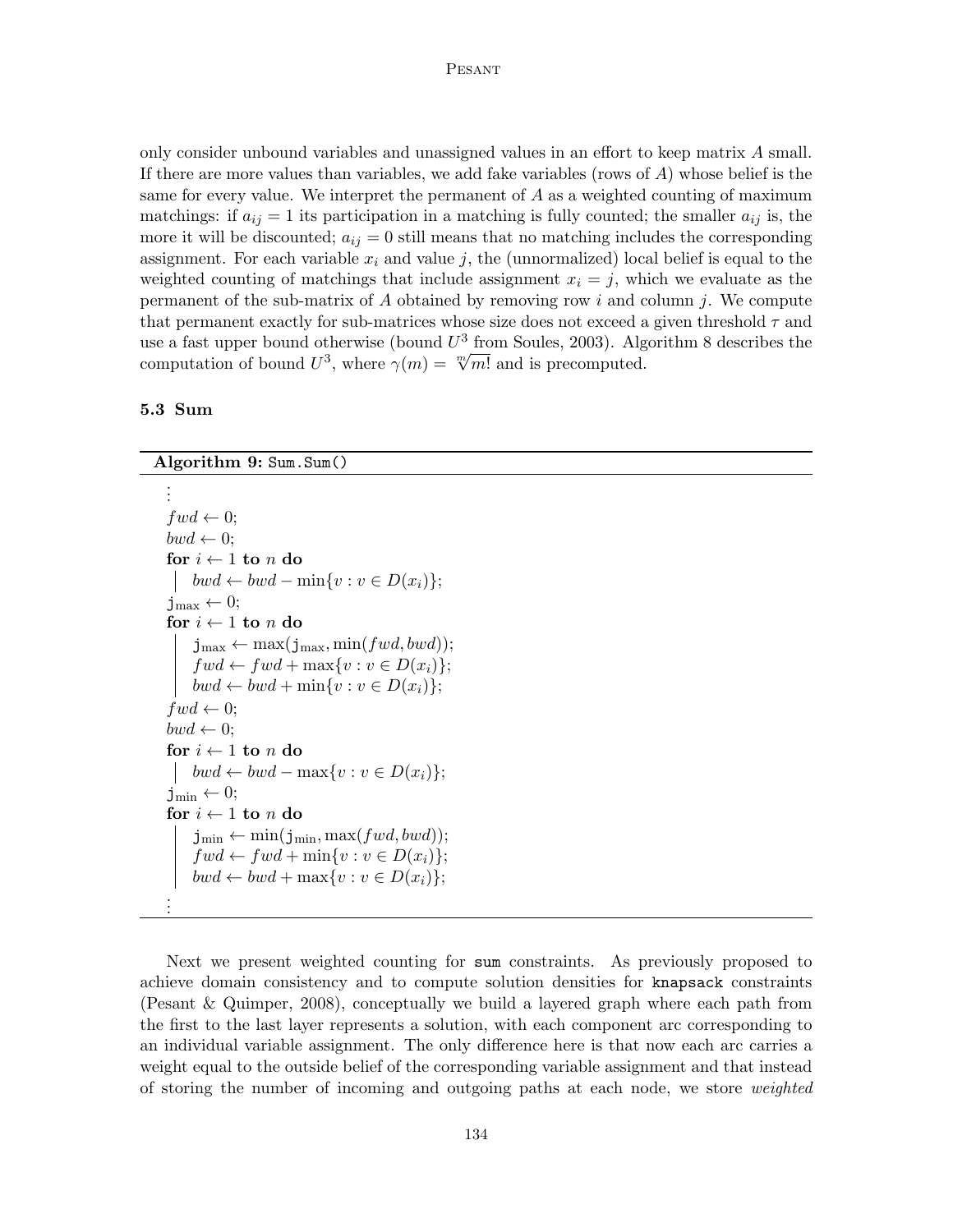Algorithm 10: Sum.updateBelief()

```
initialize \pi_{in} to 0;
\pi_{in}[1][0] \leftarrow 1;for i \leftarrow 1 to n - 1 do
     foreach value v \in D(x_i) do
          for j \leftarrow j_{\min} - \min(0, v) to j_{\max} - \max(0, v) do
               if \pi_{in}[i][j] > 0 then
                      \pi_{in}[i+1][j+v] \leftarrow \pi_{in}[i+1][j+v] + \pi_{in}[i][j] \times \texttt{outsideBelief}[x_i][v];initialize \pi_{out} to 0;
\pi_{out}[n][0] \leftarrow 1;for i \leftarrow n to 2 do
     foreach value v \in D(x_i) do
          b \leftarrow 0:
           {\bf for} \; j \leftarrow {\bf j}_{\rm min} - \min(0,v) \; {\bf to} \; {\bf j}_{\rm max} - \max(0,v) \; {\bf do}\mathbf{if}\,\,\pi_{out}[i][j+v]>0\,\,\mathbf{then}\pi_{out}[i-1][j] \gets \pi_{out}[i-1][j] + \pi_{out}[i][j+v] \times \texttt{outsideBelief}[x_i][v];b \leftarrow b + \pi_{in}[i][j] \times \pi_{out}[i][j+v];\mathtt{localBelief}[x_i][v] \gets b;foreach value v \in D(x_1) do
     \texttt{localBelief}[x_1][v] \leftarrow \pi_{out}[1][v];
```
sums  $\pi_{in}$  and  $\pi_{out}$  of incoming and outgoing paths respectively where a path's weight is the product of the weights on its component arcs. Let the variables in the scope of our constraint be identified as  $x_1, x_2, \ldots, x_n$ . We first determine the range of prefix and suffix sums of values that can satisfy the constraint,  $[j_{\min}, \ldots, j_{\max}]$ , in order to define the size of our data structures in the constructor (Algorithm 9). Weighted sums  $\pi_{in}$  and  $\pi_{out}$  are two-dimensional arrays ranging over  $[1, \ldots, n] \times [j_{\min}, \ldots, j_{\max}]$ . Algorithm 10 computes them through standard forward and backward passes and then uses these weighted sums to compute the local beliefs for each variable-value pair.

Note that the previous algorithms can easily be adapted in order to provide the same for general linear constraints and regular constraints since a similar layered graph has been proposed to achieve domain consistency and to count solutions (Pesant et al., 2012). It could apply as well to other constraints such as mdd (Cheng & Yap, 2008).

## 6. Empirical Evaluation

In this section we attempt to answer several research questions empirically. All experiments were run on a cluster of dual core AMD Opteron 275 @ 2.2 GHz processors running Java SE 11 on Linux CentOS 7.6 and our prototype was built on top of MiniCP 1.0. We use four combinatorial problems that can be modelled using the constraints from the previous section: Partial Latin Square, Cost-Constrained Rostering, Partial Magic Square, and Primes. With the exception of Sections 6.3 and 6.7 we perform exact weighted counting even for alldifferent by using instances whose size situates us below any reasonable threshold  $\tau$  in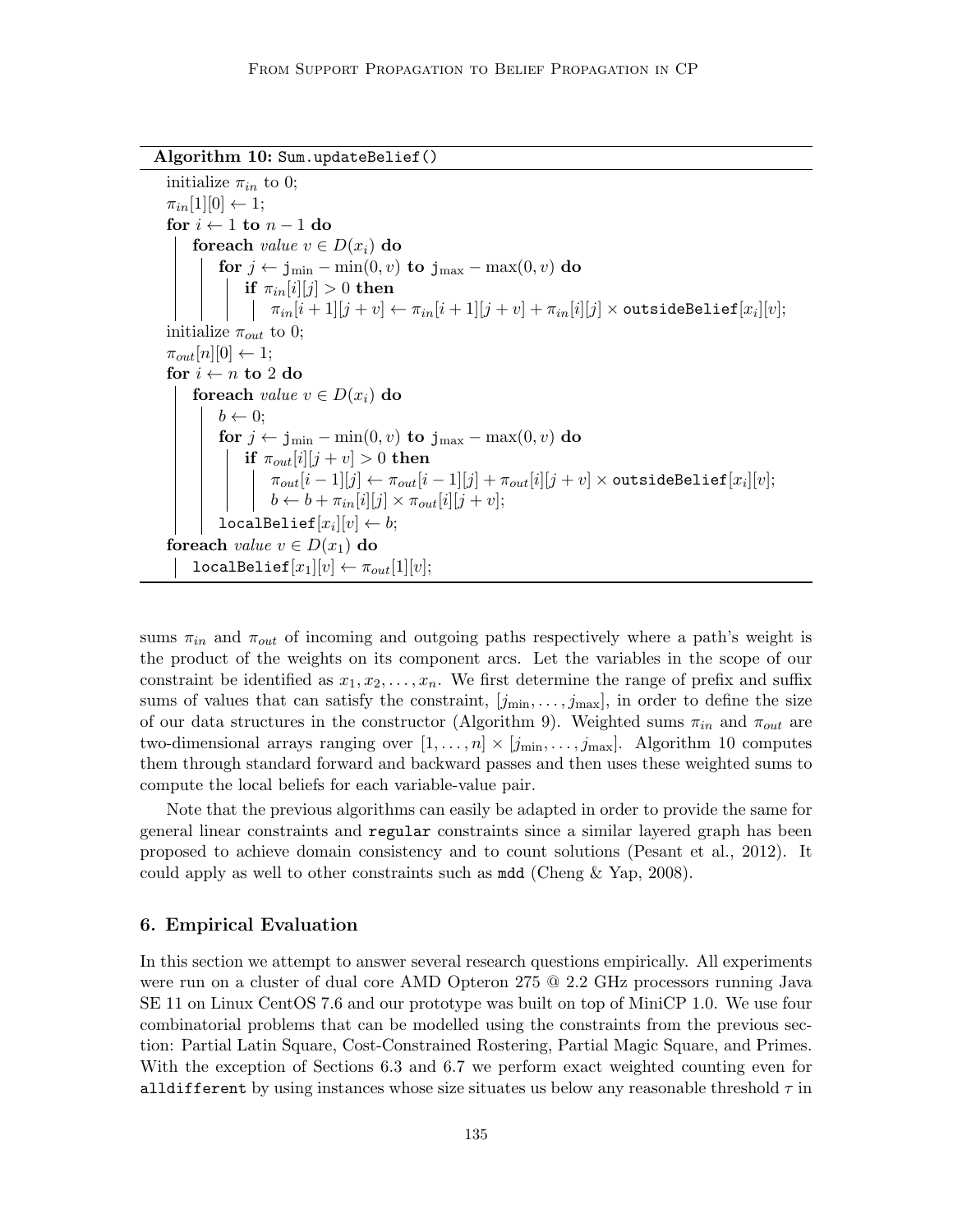order to evaluate our proposal given perfect counting information. We now describe these problems.

**Partial Latin Square Problem** An  $n \times n$  grid is partially filled with integers from  $\{1, 2, \ldots, n\}$  and must be completed such that each integer appears exactly once per row and column (problem 67 of the CSPLib Jefferson, Miguel, Hnich, Walsh, & Gent, 1999). This can be modeled using a matrix of integer variables and an alled if ferent constraint for each row and each column. We randomly generated two sets of ten instances of size  $n = 10$  with 50% (pls-10-50) and 55% (pls-10-55) free cells respectively, using the instance generator of (Gomes & Shmoys, 2002) with the "balanced" setting. For Section 6.7 we use the challenging set of forty larger  $(n = 30)$  instances LatinSquare/m1/gp from the XCSP3 collection of benchmark instances<sup>2</sup>.

**Cost-Constrained Rostering Problem** In this simplified rostering problem  $m$  employees have to accomplish a set of tasks in a *n*-day schedule (Pesant & Quimper, 2008). Each daily task has a distinct duration and must be performed by exactly one employee. Moreover, there is an hourly cost for making someone work, which varies both across employees and days. For each employee, the total cost must be equal to a given value. Finally, each instance specifies some days in which a given employee cannot perform a given task (forbidden shifts). This can be modeled using a matrix of integer variables, an alldifferent constraint on each day, and a weighted sum constraint for each employee. We randomly generated ten instances with  $m = 4$ ,  $n = 10$ , and 10 forbidden shifts (roster-4-10).

**Partial Magic Square Problem** An  $n \times n$  grid is partially filled with integers from  $\{1, 2, \ldots, n^2\}$  and must be completed such that each integer appears exactly once and such that the sum of the entries in each row, column, and main diagonal is the same (problem 19 of the CSPLib). This can be modeled using a matrix of integer variables, an alldifferent constraint over all variables, and a sum constraint for each row, column, and main diagonal. We use the set of forty  $9 \times 9$  instances *MagicSquare/m1/gp* from XCSP3.

**Primes Problem** We are asked to solve a sparse system of linear equalities over a given finite subset of the integers. We use the set of thirty-two instances  $Primes/m1/p10$  from XCSP3, featuring 100 variables taking their value from subset  $\{2, 3, \ldots, 29\}$  and between twenty and eighty linear equalities (i.e. weighted sum constraints) each over a relatively small subset of these variables.

## 6.1  $Q_1$ : How well does it approximate marginal distributions over the solution set?

To try to answer this question we track the evolution of the marginals computed by our belief propagation and compare them to the true marginals. For each size-10 Partial Latin Square instance and each Cost-Constrained Rostering instance we compute the set of solutions a priori (these are fairly small instances), thereby allowing us to know the true frequency distributions over individual variables. We will report the Kullback-Leibler divergence of the computed marginal distributions from the true distributions for these instances.

<sup>2.</sup> http://www.xcsp.org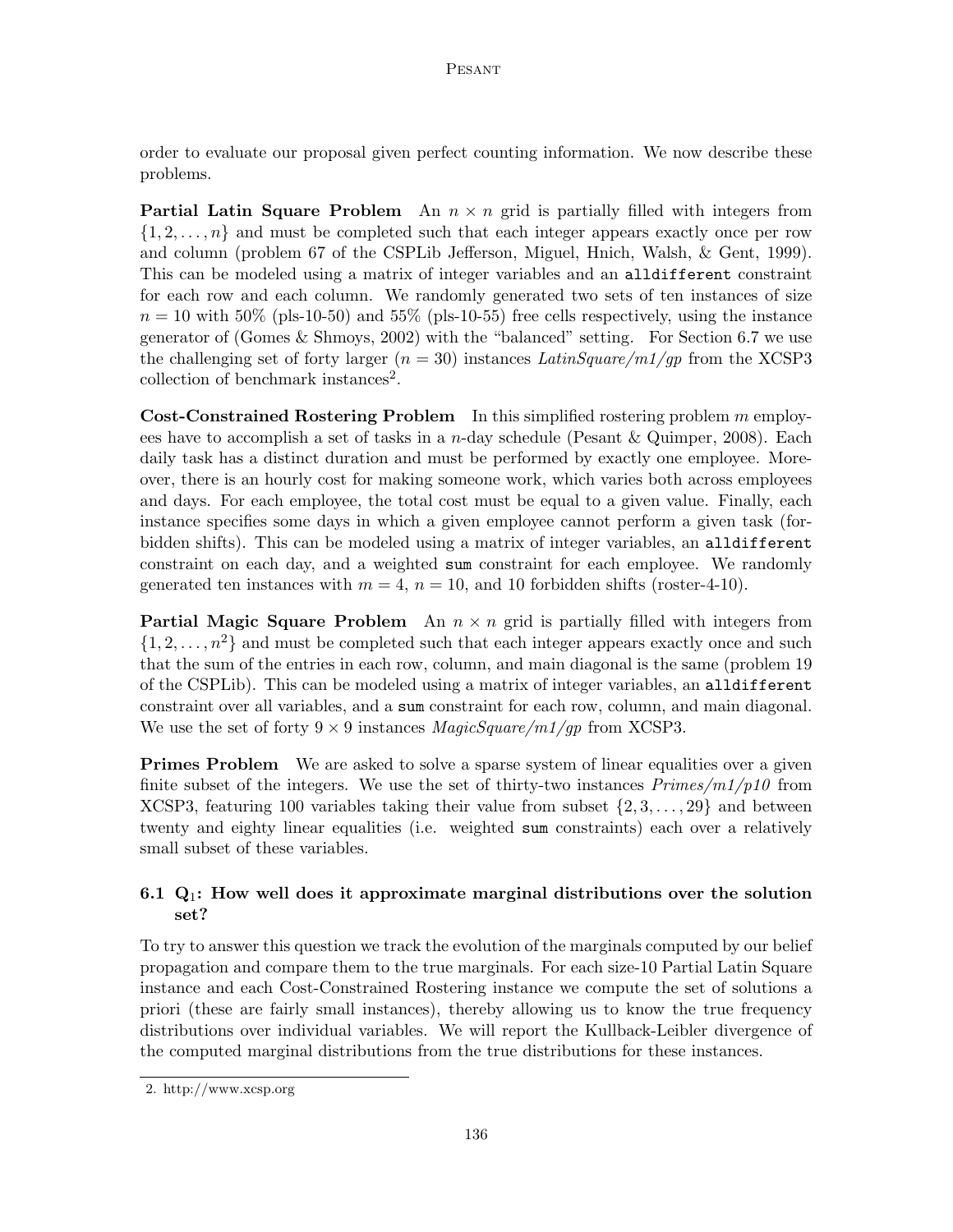

Figure 1: Average KL-divergence of computed variable marginals with respect to the true marginals as we iterate message passing between constraints and variables for sets of instances pls-10-50 (left), pls-10-55 (center), and roster-4-10 (right). Each line corresponds to an instance.



Figure 2: A presentation of the same results as in the previous figure but using a logarithmic scale and up to 100 iterations.

The Kullback-Leibler divergence is a measure of dissimilarity between two probability distributions. In the case of two discrete distributions  $P$  and  $Q$  it is expressed as

$$
D_{KL}(P \parallel Q) = \sum_{i} P(i) \log \frac{P(i)}{Q(i)}
$$

It is asymmetric with  $P$  typically representing the true probability distribution and it measures the amount of information lost if we use  $Q$  to approximate  $P$ .

Figure 1 reports the behaviour of Algorithm 5 on the test instances. Iteration 0 corresponds to the initial domains of the variables with an implicit uniform distribution and Iteration 1, to the simple product of the marginals initially returned by the constraints. Observe that within just a few iterations the computed marginals become quite close to the true ones, though convergence is slower for about half of the roster-4-10 instances. Note also that the divergence eventually increases for some of the  $\text{pls-10-}\star$  instances.

The first set of instances (left) generally has fewer solutions. The instance shown in green has a single solution, which is identified after four iterations. The two instances in yellow and light green, which start to diverge, have the largest number of solutions (respectively 20 and 9) in that set. That apparent divergence is actually a convergence to a subset of the solutions — for example for the light green instance one of the 9 solutions is dropped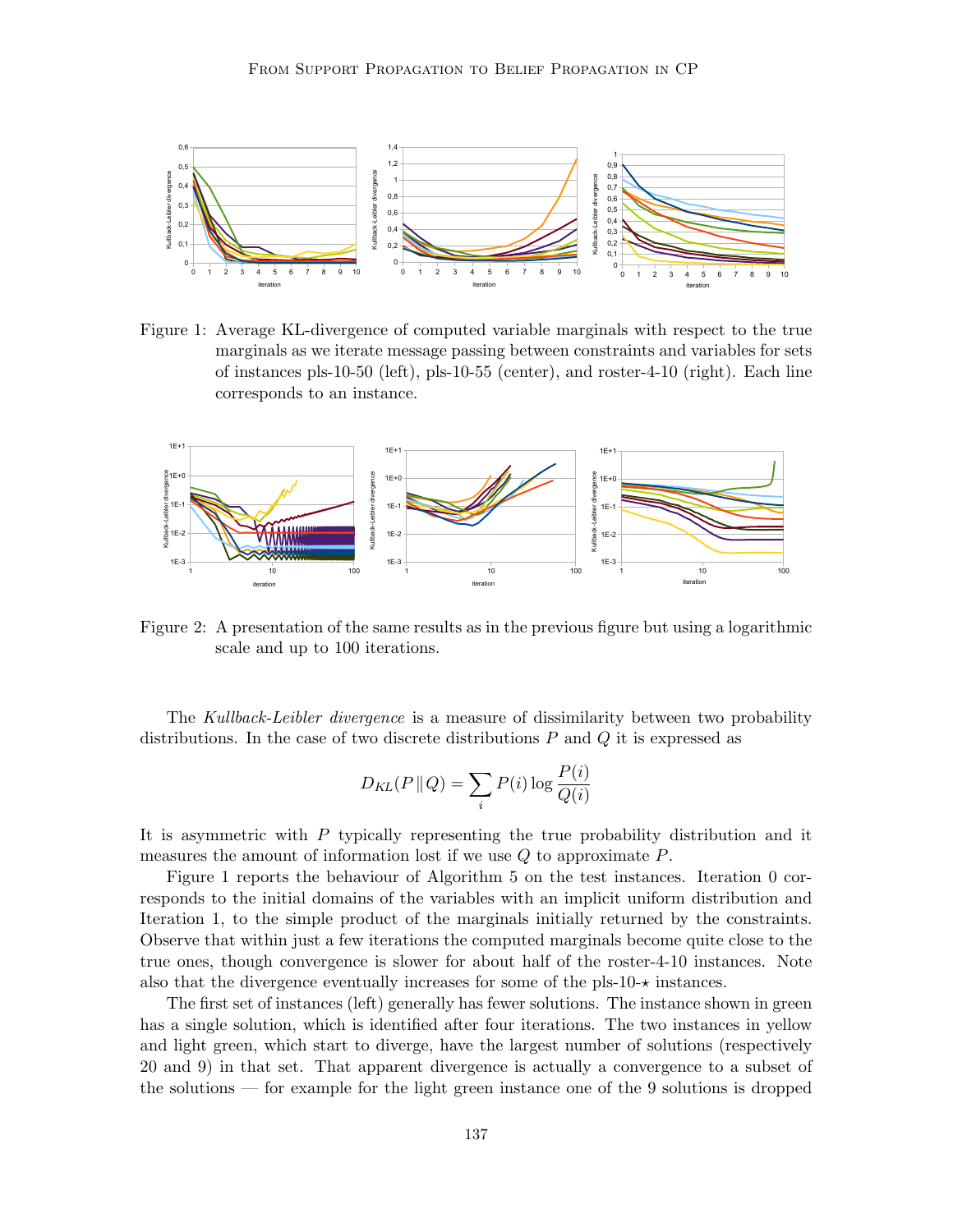

Figure 3: Average KL-divergence for the roster-4-10 instances using a decomposition of the sum constraints into ternary linear equalities (left) or a decomposition of the alldifferent constraints into binary disequality constraints (right).

at iteration 15, caused by the removal of a valid variable-value pair which translates to a corresponding zero frequency in Q that drives the KL-divergence to infinity. This appears more clearly at Figure 2 which presents the same results but over 100 iterations and using logarithmic scale. We also observe an oscillation pattern for several instances: for example on the purple instance, which has 2 solutions, it quickly identifies the 96 cells that are fixed in both solutions but then cycles through four combinations of marginal distributions for the remaining four cells (variables).

The second set of instances (middle) has more solutions (from 4 to 889). Here each instance eventually converges to a subset of the solutions (and hence yields an infinite KLdivergence, shown as an interrupted line) but in the first few iterations it approaches the true marginals, albeit not as closely as for the first set.

The set of rostering instances (right) exhibits slower convergence and only the green instance eventually drops some solutions. The lower KL-divergence seem to concide with the instances having the larger number of solutions. In particular the yellow instance (with 1471 solutions, the largest number) reaches a divergence of 0.002: as an indication the true marginal for the first variable is  $(0.2345, 0.3188, 0.3379, 0.1088)$  whereas the final computed one is  $\langle 0.2347, 0.3325, 0.3244, 0.1083 \rangle$ .

So a few iterations in Algorithm 5 are often sufficient here to reduce significantly the KL-divergence to the true marginal distribution. The fact that we may eventually drop some solutions is an issue if we wish to enumerate all solutions or to perform near-uniform sampling over the whole solution set, but not necessarily so if we are simply solving the instance, i.e. looking for any one solution. We come back to this in Section 7.

#### 6.2  $Q_2$ : Does it converge faster or better than classic BP with small factors?

With respect to classic belief propagation the advantage here should be the large factors directly obtainable from the CP model, for which we have weighted counting algorithms and which should improve convergence by reducing the number of constraints and lessening the occurrence of loops in the constraint network. Figure 3 shows what happens on the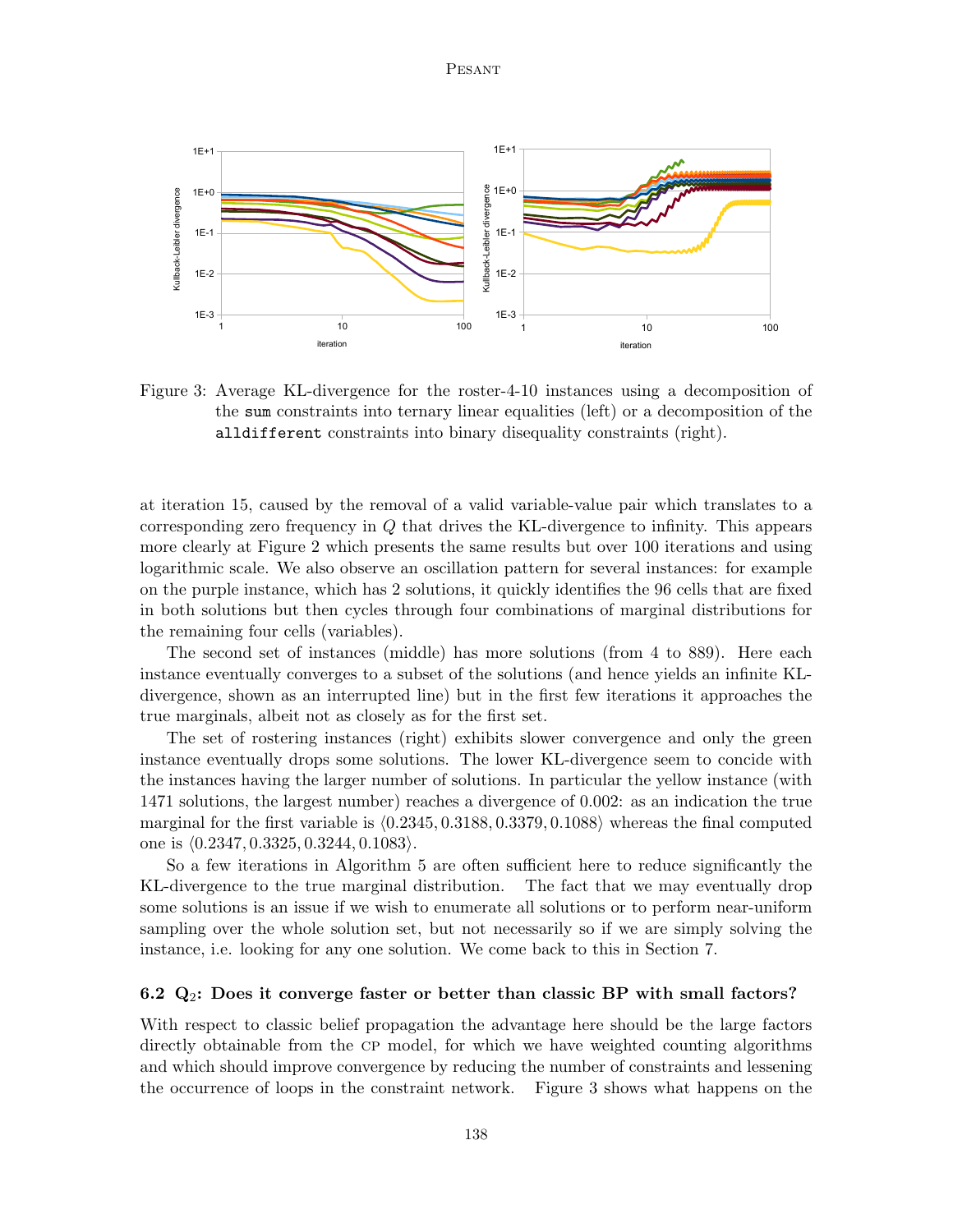

Figure 4: Average KL-divergence for the pls-10-50 (left) and pls-10-55 (right) instances using a decomposition of the alldifferent constraints into binary disequality constraints.

rostering instances if we replace each sum (left) or alldifferent (right) constraint by its decomposition into ternary or binary constraints respectively. Comparing the plot on the left to the one at Figure 2 right, we note a similar trend but with slower convergence. In contrast the plot on the right (alldifferent decomposition) is quite different: there is not much improvement over the initial KL-divergence and, even worse, it typically stabilizes to a higher value. In the former case the decomposition increases the number of constraints while decreasing their arity but these smaller constraints form a tree. In the latter, it also adds many short cycles to the constraint network and this seems to degrade belief propagation, as expected. Figure 4 confirms this behaviour on the Latin Square instances with the alldifferent decomposition. Worse, the green instance on the left (top line at iteration  $1$ ) — previously converging correctly to its single solution in Figure 2 — eventually becomes infeasible. The advantage appears clearly here even though the factors are not that large: each alldifferent constraint has arity 4 or 5 (ignoring bound variables), whose decomposition features 6 or 10 binary constraints; each sum constraint has an arity around 8 and therefore decomposes into about 7 ternary constraints.

## 6.3  $Q_3$ : How does the accuracy of weighted counting affect the accuracy of the computed marginals?

In Section 5.2 we proposed an approximate weighted counting algorithm for alldifferent, to be used whenever its arity is above a given threshold  $\tau$ , since the problem is intractable in general. We set  $\tau = 1$ , thereby forcing the approximation, and report the result on our test instances at Figure 5. Compared to Figure 1 there is a noticeable impact, with less of a reduction of the KL-divergence on most instances followed by some stagnation. The effect is less noticeable on the rostering instances, for which the alldifferent constraint plays a smaller role. Note that similar upper bounds on the permanent of 0-1 matrices were found to be an effective trade-off between computational effort and accuracy for counting-based search heuristics (Zanarini & Pesant, 2010)— it appears that accuracy is more critical here in order to converge to the true marginals.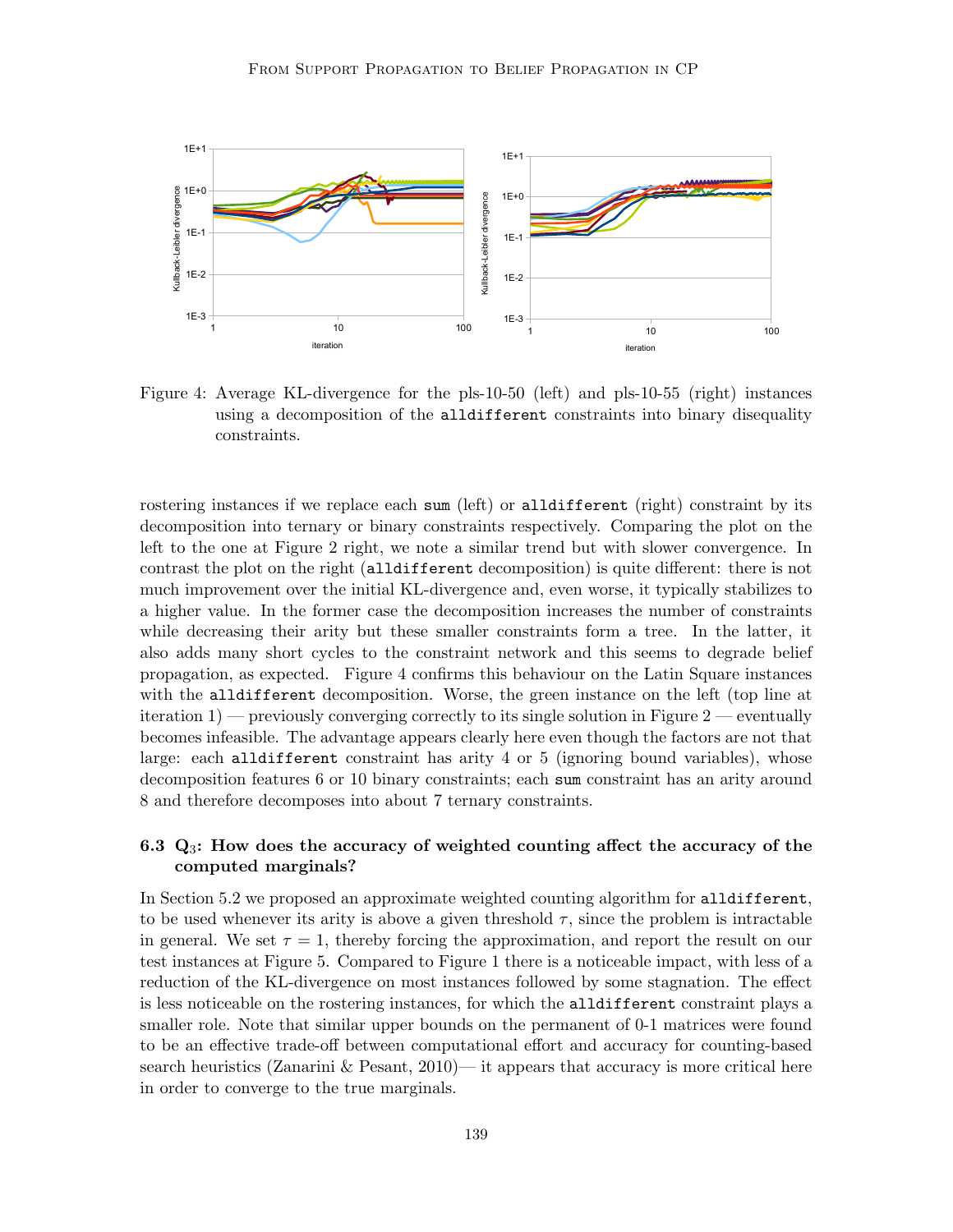

Figure 5: Effect of approximate weighted counting (using an upper bound for the permanent) on pls-10-50 (left), pls-10-55 (center), and roster-4-10 (right).



Figure 6: Effect of message damping on a few pls-10-50 (left), pls-10-55 (center), and roster-4-10 (right) instances for four values of parameter  $\kappa$ .

## 6.4  $Q_4$ : Should we use a damping exponent on the product of constraint-to-variable messages?

As mentioned in Section 3 some authors found that message damping, which sets some parameter  $0 \leq \kappa < 1$  as an exponent to the product of messages in Equation 1, was beneficial to convergence. We investigate that possibility by studying the effect of setting  $\kappa \in \{0.5, 0.9, 1.0, 1.1\}$  for some representative instances. Because each variable in our test problems appears in exactly two constraints, parameter value 0.5 corresponds to taking the geometric mean; value 1.0 means no damping and the other two values are mild corrections on either side of the latter.

Figure 6 shows how the choice of  $\kappa$  (identified by line style) affects convergence on a few instances (grouped by colour) of varying number of solutions. On the left: the blue instance has a single solution and is not really affected by the choice of  $\kappa$ ; the red and green instances have respectively two and twenty solutions and are affected by  $\kappa$ , though not so much in early iterations. On the middle and right plots a clearer trend emerges across instances of the same set: stagnation at  $\kappa = 0.5$  and some discriminating effect of the other values but really only after several iterations. Overall there is no strong indication that a value other than 1.0 is beneficial, especially in the early iterations, so we do not apply message damping and thus keep the usual message passing equations.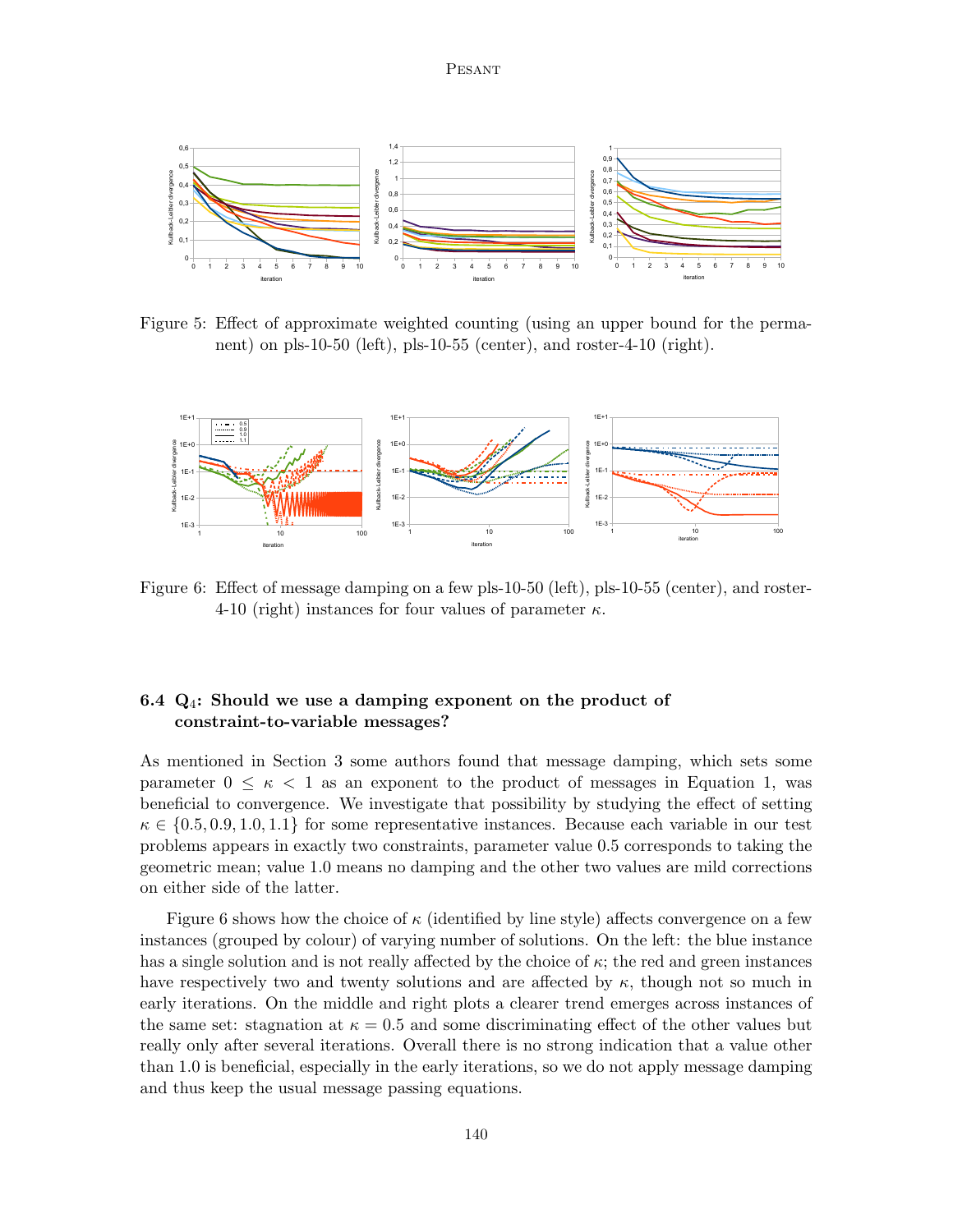

Figure 7: Search space reduction at root node for instances pls-10-55.1 (left), pls-10-55.7 (center), and roster-4-10.4 (right). The solid blue curve shows the progression for our belief propagation. The dotted red line gives the result of standard propagation achieving a fixed point with domain consistency being enforced on individual constraints. The dashed green line corresponds to every variable's domain being shrunk to values appearing in at least one solution (i.e. to the supports of the true marginals, or *global* domain consistency).

#### 6.5  $Q_5$ : Can it enforce a stronger level of consistency?

Whenever we perform exact weighted counting for a constraint it is clear that we achieve domain consistency for it and after some iterations of belief propagation we should reach standard propagation's fixed point (in terms of the contents of the domains). But since we are exchanging finer-grained information, could we reach a stronger level of consistency? As an indication, in an effort to unify computational approaches to inference tasks over commutative semirings Werner (2015) introduced the concept of marginal consistency — achieved by making to coincide the marginal distributions of variables shared by pairs of constraints — that is said to generalize some standard forms of local consistency in cp. Figure 7 reports search space size (taken as the product of domain sizes) for some representative instances. Sometimes the situation is as depicted on the left: standard propagation only leaves globally supported values (our instances are rather small) i.e. the red and green lines coincide and belief propagation reaches the same domains after just a few iterations but eventually shrinks some domains further by removing some little-supported values and thus converging to a subset of the solutions. Keep in mind that while search space size may plateau, the computed marginals still evolve. Other times standard propagation does not filter out all globally unsupported values (as is generally the case for more challenging instances) and so there is a gap between the red and green lines (e.g. Fig. 7 middle). Interestingly belief propagation (blue curve) removes more unsupported values (Iterations 11-16) before crossing the green line (which coincides with dropping some little-supported values). In such a case we do observe stronger consistency. Finally on the right, where there is a significant gap between the red and green lines, we immediately reach standard propagation's fixed point, stay there for many iterations but ultimately (at Iteration 79) start removing other values, though in this case these are supported. So here there is no transitional stronger consistency between the usual fixed point and the loss of some solutions.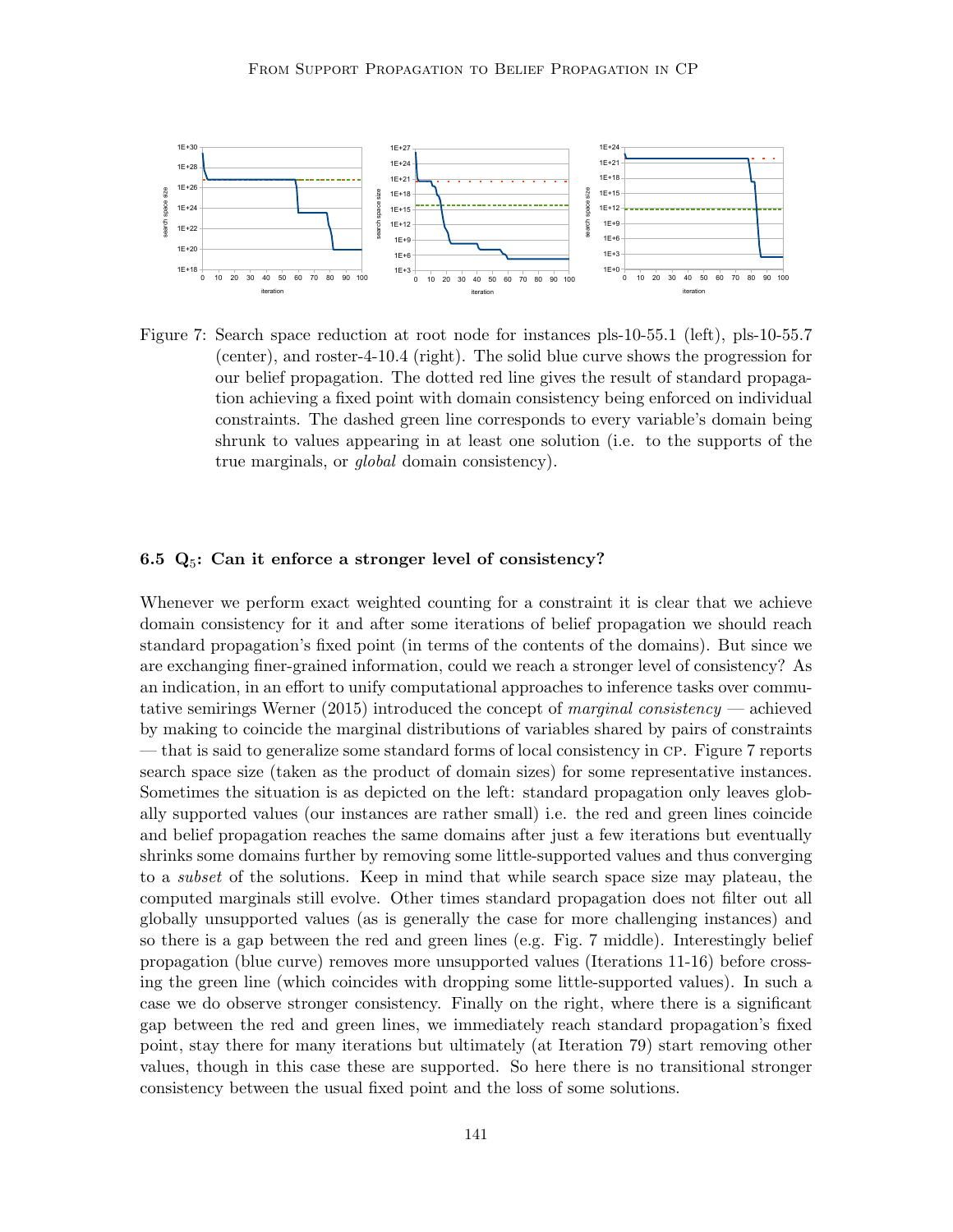Can we take advantage of stronger consistency without losing solutions? The varied behaviour exemplified at Figure 7 suggests that there is no simple answer to that question and we believe this warrants further investigation.

## 6.6  $Q_6$ : What is a good stopping condition?

In general this iterative computation of the marginals may not reach a fixed point and so we require a stopping condition. Since in practice we do not know the true marginals it cannot be the point at which the average KL-divergence from them starts to increase. We looked at the KL-divergence of computed marginals between successive iterations but did not observe any correlation with the divergence to the true marginals. Judging from the empirical results presented so far, a few iterations generally suffice to get closer to the true marginals without starting to drop solutions. Therefore we propose to use simply some low maximum number of iterations in order for inference to remain sound.

### 6.7  $Q_7$ : Does it help solve problems?

In this section we investigate the efficacy of CP-based belief propagation search guidance to find a solution to constraint satisfaction problems, measured as the number of fails and the computation time. We consider two parameters: the number of BP iterations and whether or not standard support propagation is applied before BP. We use the following two-way branching heuristic: max-strength assigns the variable-value pair exhibiting the largest positive difference between its marginal and the reciprocal of the domain size (i.e. its marginal strength) and disallows it upon backtracking. As a baseline we use minimum domain size variable ordering with random value ordering and report the average result over ten runs.

In order to make the problem more challenging for these experiments we use the larger Partial Latin Square instances, the Magic Square instances, and the Primes instances. On the constraints we apply commonly-used consistency levels: domain consistency on alldifferent and bounds consistency on sum. We set  $\tau = 6$ , triggering approximate counting for alldifferent until enough variables are fixed to count exactly. We stop an individual run after one hour of computation time.

### 6.7.1 Primes

The CP model for the Primes instances features 100 variables whose domain ranges from 2 to 29 and many sum constraints on 2 to 10 variables each, for which weighted counting is exact. Figure 8 plots the number of instances solved against the number of failed search-tree nodes reached during search (left) and against the computation time (right). Each curve represents a particular configuration of the algorithm: mindom is our baseline branching heuristic (minimum domain size with random value ordering) with standard support propagation; all the others use the max-strength branching heuristic, with SBP/BP indicating that belief propagation is used with/without prior application of support propagation and the integer label (1, 2, 5, 10) representing the number of bp iterations used at each search-tree node.

We start with the number of fails. The SBP curves show that search guidance improves with the number of BP iterations, as expected, though the 5-iteration configuration ultimately performs a little better than the 10-iteration one and solves two more instances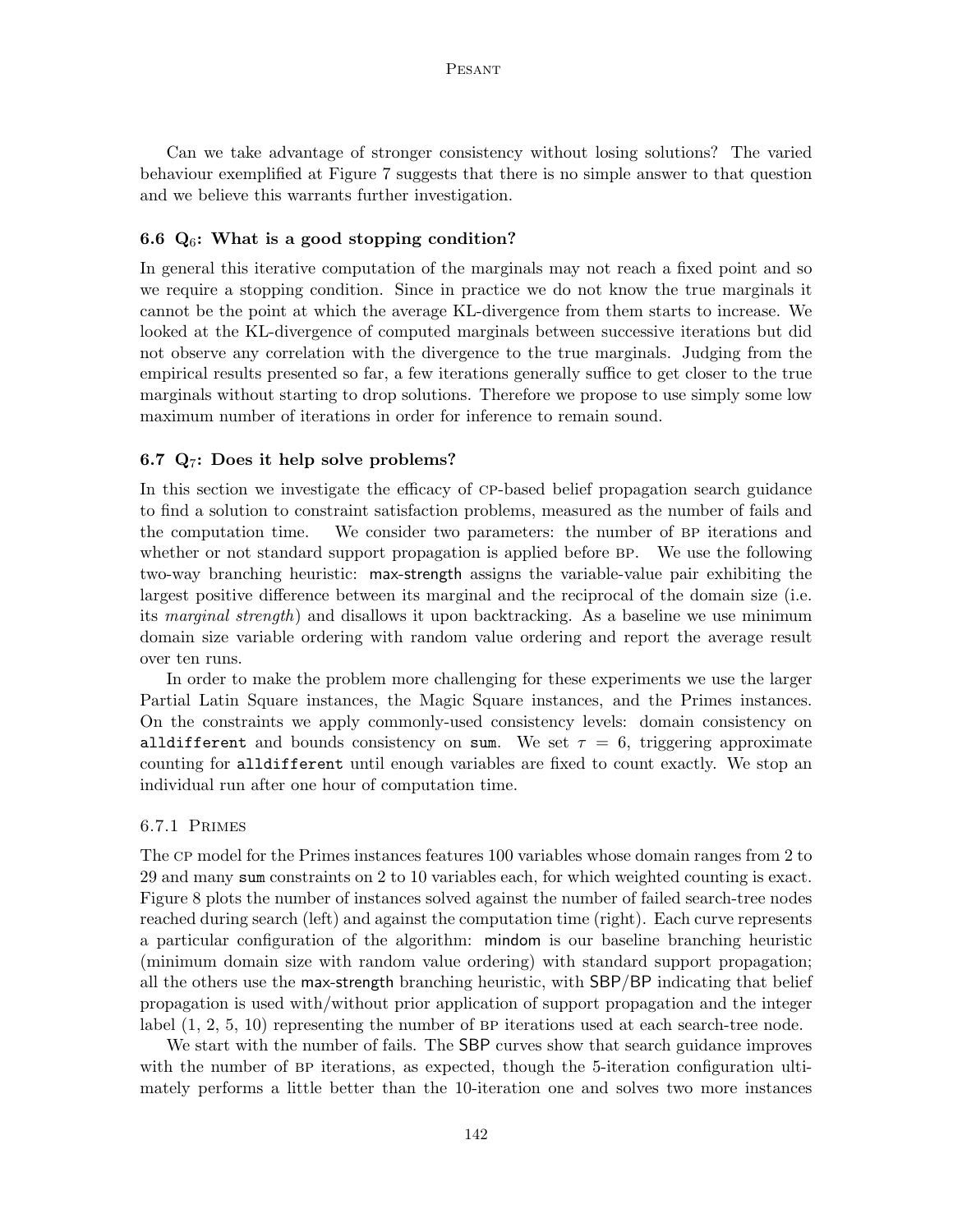

Figure 8: Number of instances solved with respect to the number of fails (left) and computation time (right) for the Primes instances.

port propagation. Comparing each SBP curve to its BP counterpart we see that they are within the time limit. Remarkably the max-strength branching heuristic solves most instances without any fails, culminating at 10 iterations with 26 out of 32 instances being solved backtrack-free. Because in this case weighted counting is exact and therefore subsumes bounds (or even domain) consistency, it is interesting to consider not applying supnot the same but that their difference lessens as the number of iterations increases, with that difference disappearing at 10 iterations. This can be explained by the fact that we are using a fixed number of iterations which may at times be insufficient to reach the usual propagation fixpoint. Branching heuristic mindom does not guide nearly as well and only solves 4 instances backtrack-free. In general it exhibits several orders of magnitude more fails.

Turning to computation time (right plot) we see that the gap between mindom and max-strength almost closes because of the computational cost of exact counting over the many sum constraints but the latter nevertheless solves a few more instances within the time limit.

## 6.7.2 Magic Square

The CP model for these  $9 \times 9$  partially-filled instances features 81 variables whose domain ranges from 1 to 81, but with 10 (respectively 50) of them being already fixed. There are twenty sum constraints, each over 8 (resp. 4) variables on average, for which weighted counting is exact, and one alldifferent constraint over at least (due to possible repeats in randomly-filled squares) 71 (resp. 31) variables for which weighted counting is approximate until the number of unbound variables falls below  $\tau$ . Figure 9 plots the number of instances solved against the number of failed search-tree nodes reached during search (left) and the computation time (right).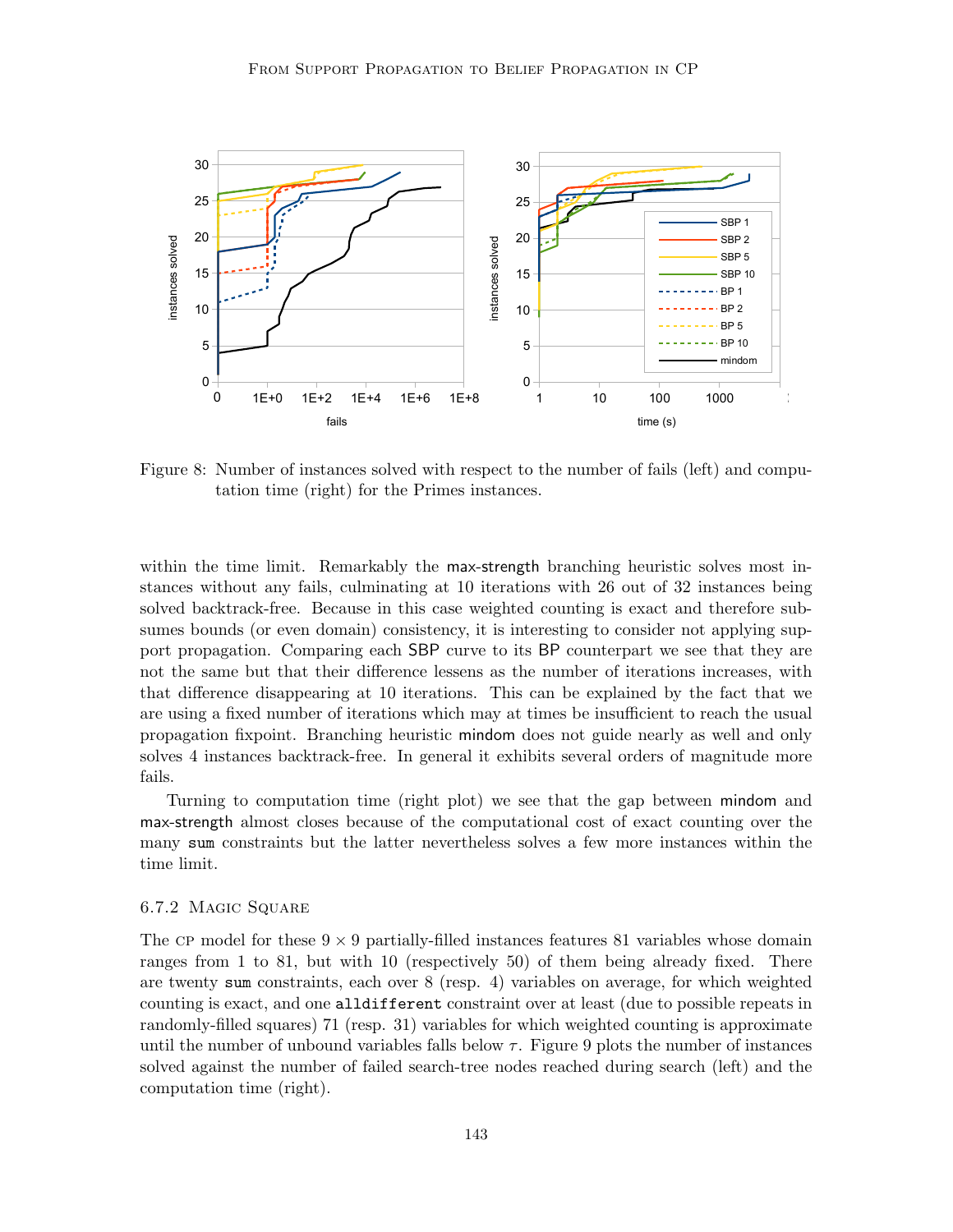

Figure 9: Number of instances solved with respect to the number of fails (left) and computation time (right) for the Magic Square instances.

These are harder to solve even though they typically admit many solutions: mindom requires on average tens of thousands of fails to solve any of them but manages to solve almost all of them given one order of magnitude more fails. A single iteration of  $BP$ that is, sending initial local beliefs from constraints to variables but without receiving back the outside beliefs from which local beliefs are adjusted — performs poorly but 2 iterations already make a big difference, with 5 and 10 iterations guiding best and requiring a few orders of magnitude fewer fails than mindom. Note that SBP 5 solves 4 instances without any backtracks. Because weighted counting on the alldifferent constraint is not exact until few unbound variables remain, not applying support propagation (the BP curves) deteriorates performance.

Turning to computation time, even though mindom eventually catches up on the last few instances solved, for the most part it is about one order of magnitude slower than max-strength.

#### 6.7.3 Latin Square

The cp model here features 900 variables whose domain ranges from 1 to 30, but with 374/375 of them being already fixed. There are sixty alldifferent constraints over about 17 unbound variables each for which weighted counting is approximate until the number of unbound variables falls below  $\tau$ . Figure 10 plots the number of instances solved against the number of failed search-tree nodes reached during search (left) and against the computation time (right).

These instances are even harder to solve: mindom only manages to solve 17 out of 40 instances within the time limit on average. Again max-strength's search guidance improves with the number of iterations and SBP 5 solves all but one instance. Because no constraint initially performs exact weighted counting here and therefore very little domain filtering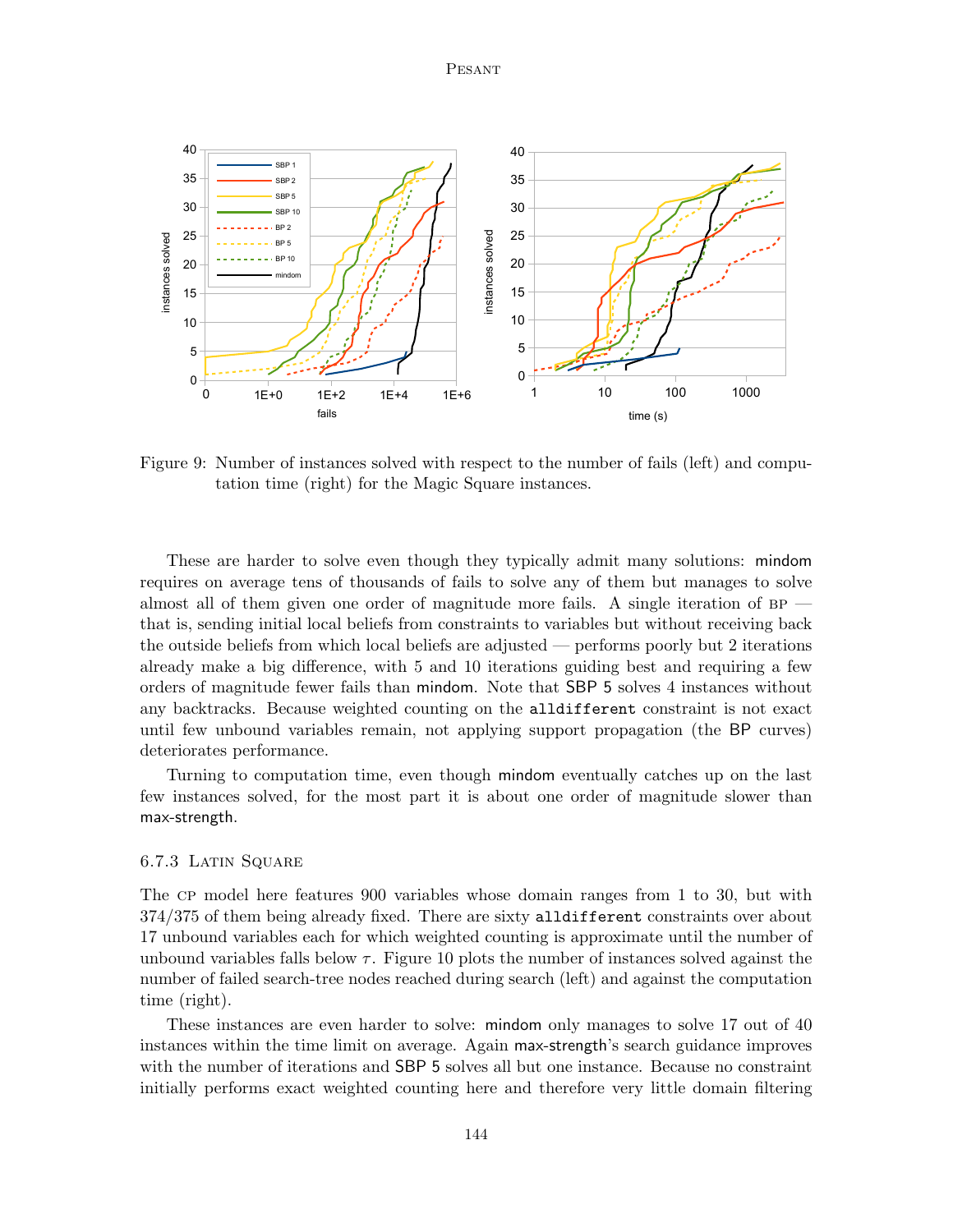

Figure 10: Number of instances solved with respect to the number of fails (left) and computation time (right) for the Latin Square instances.

will occur, not applying support propagation (the BP curves) is not advisable. The plot on the right confirms the clear superiority of max-strength over mindom for these instances in terms of computation time as well. Observing the foot of the SBP curves, where the number of fails is almost the same, gives an indication of the computational cost of each iteration of bp.

Based on these experiments, the recommended configuration with the max-strength branching heuristic is SBP 5: applying support propagation before bp adds a negligible computation cost while significantly boosting search when weighted counting is not exact, and five iterations seem sufficient to benefit from the exchange of messages between variables and constraints.

## 7. Closing Discussion

cp features high-level models and solves problems through a combination of inference and search. We proposed to extend recent work on counting-based search to its complementary approach that is inference, taking advantage again of the large combinatorial substructures explicit in the models. We hope this paper laid down the foundations of a more powerful propagation of information within cp models. It also raises some issues deserving further investigation which we discuss below.

Soundness. In contrast to standard (support) propagation this iterated belief propagation could eventually remove supported values and thus exclude some solutions, as an artifact of the limitations of floating-point representation for real numbers when some marginals become very small. This was sometimes observed in Section 6.1 after many iterations but it no longer occurred once we set a small limit on the number of iterations for our investigation of search guidance in Section 6.7. Ultimately a safeguard could be put in place in the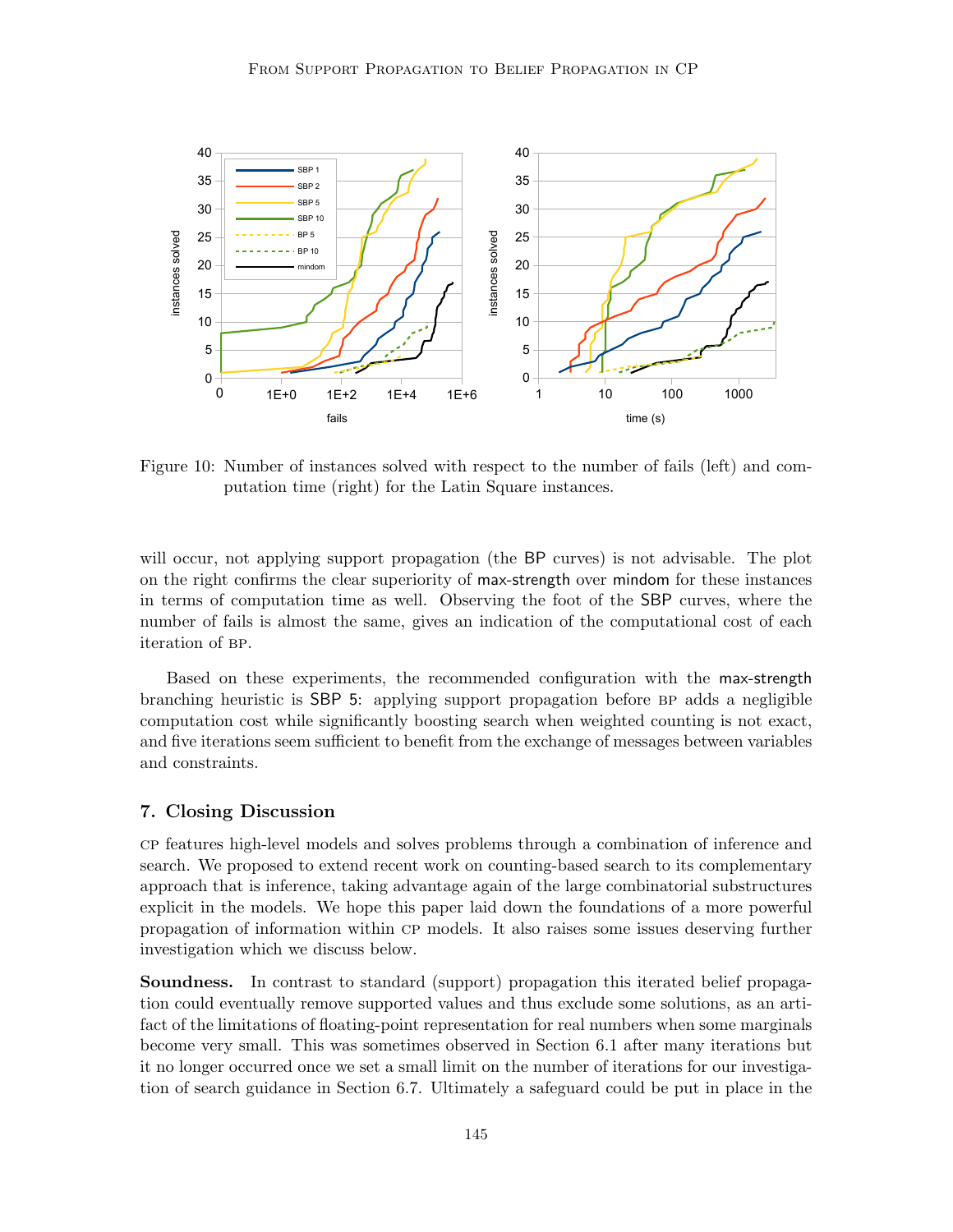form of a tiny threshold beyond which marginals would not be allowed to fall. But there is also an opportunity here for both inference and search. The possibility of reaching a stronger level of consistency through vanishing tiny marginals was identified in Section 6.5. If we are satisfied with finding any solution, even removing little-supported values could be acceptable as long as some of the solutions (or ultimately at least one) remain. Note that if we don't reinitialize marginals and local beliefs at each search-tree node before performing bp (see Algorithm 5), going down the left branch accumulates bp iterations and will exhibit a behaviour similar to what was observed with a large number of iterations, albeit interleaved with "branching decisions" that fix variables. This could be used as a strongly-informed greedy heuristic to quickly find a solution, but at the risk of not finding any even though there are some.

**Efficiency.** We showed in Section 6.7 that our proposal can significantly reduce the time required to solve combinatorial problems. But of course there is still room for improvement. The cp-based belief propagation process described in Algorithm 5 is reminiscent of AC1 and potentially wasteful since it reconsiders every constraint and every variable at each iteration. Following AC3 and subsequent constraint propagation algorithms, can we make it more efficient by reconsidering only the subset of constraints concerned by the latest modifications? Because in the present case the information exchanged is much finer an evolving real-valued marginal for each element in a domain — every constraint may have variables whose marginals have been modified and so it will need to be reconsidered. Therefore improving that basic belief propagation algorithm may not be as simple as in the case of standard propagation. In order to avoid at least the systematic recomputation of weighted counting, recent work on lowering computation time in the unweighted case could serve as a source of inspiration here (Gagnon & Pesant, 2018). Given that exact weighted counting can be time consuming on high-arity constraints, those of them that admit an acyclic decomposition could provide an interesting trade-off (Section 6.2).

This first implementation was built from MiniCP because of its simplicity but it lacks some of the optimizations found in state-of-the-art solvers. It would be interesting to implement this new propagation framework in some of the latter. We also need to equip more constraints with weighted model counting. As mentioned in Section 5 some of the existing (unweighted) counting algorithms only require a simple adaptation and there are design patterns to try for the others.

Extensions. The proposed framework solves constraint *satisfaction* problems but combinatorial optimization problems abound. A natural next step would be to generalize the framework to constraint optimization problems, inspired by the work described in (Pesant, 2016).

We borrowed ideas from probabilistic inference to apply them to deterministic constraint networks. But a more general framework combining deterministic and probabilistic information makes it possible to model even more challenging problems — for example Mateescu and Dechter (2008) proposed a mixed deterministic and probabilistic network in which a constraint network (for deterministic inference) and a belief network (for probabilistic causal inference) co-exist. In our framework we could incorporate probabilistic non-causal relationships inside constraints to replace the implicit uniform distributions used to compute the initial local beliefs.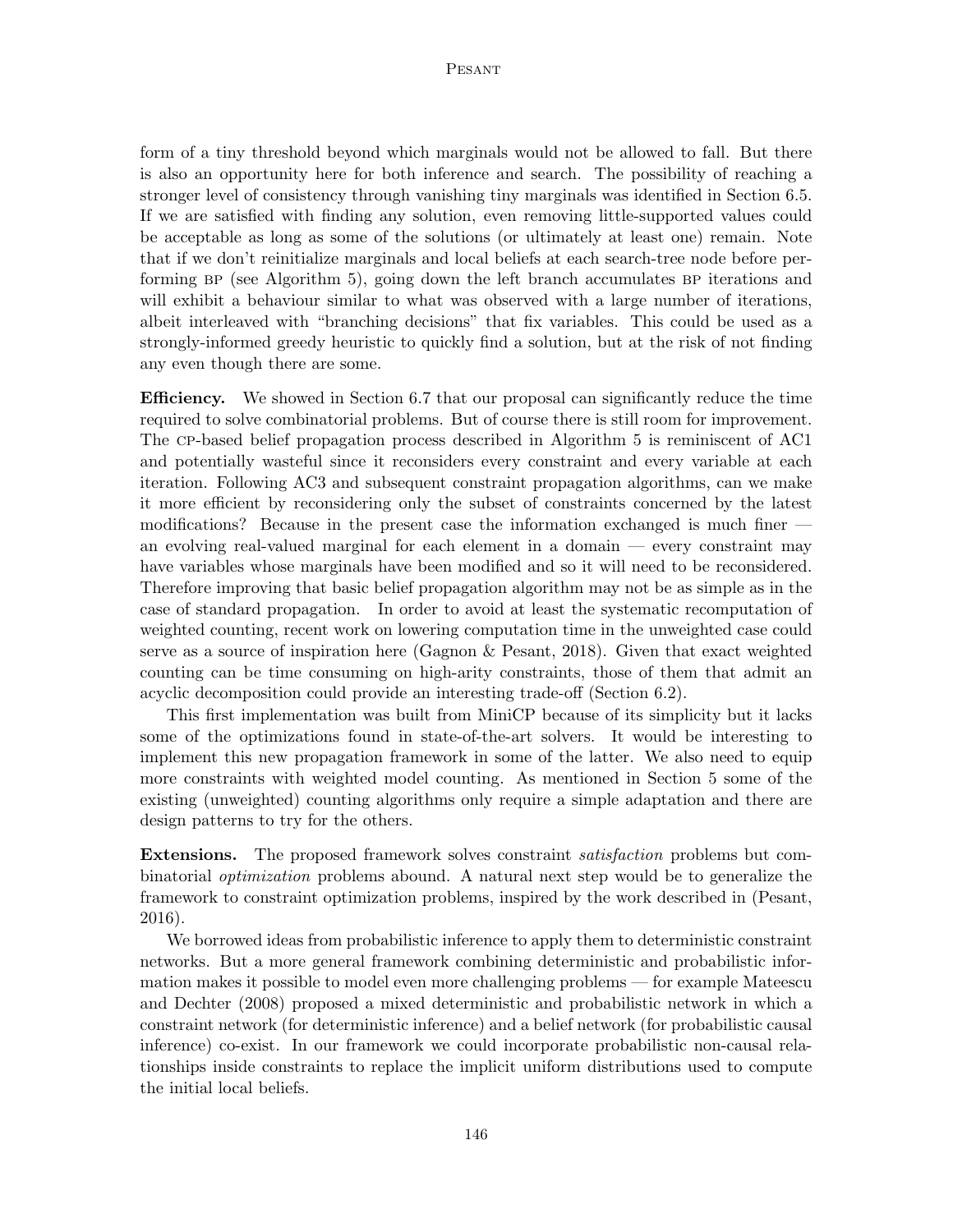## Acknowledgements

The author wishes to thank Arthur Godet for an initial implementation of this work, Alessandro Zanarini for early discussions, and the anonymous referees for their constructive criticism that helped improve this work. Financial support for this research was provided by NSERC Discovery Grant 218028/2017.

## References

- Brockbank, S., Pesant, G., & Rousseau, L.-M. (2013). Counting Spanning Trees to Guide Search in Constrained Spanning Tree Problems. In Schulte, C. (Ed.), Principles and Practice of Constraint Programming - 19th International Conference, CP 2013, Uppsala, Sweden, September 16-20, 2013. Proceedings, Vol. 8124 of Lecture Notes in Computer Science, pp. 175–183. Springer.
- Chavira, M., & Darwiche, A. (2008). On Probabilistic Inference by Weighted Model Counting. Artif. Intell., 172 (6-7), 772–799.
- Cheng, K. C. K., & Yap, R. H. C. (2008). Maintaining Generalized Arc Consistency on Ad Hoc r-Ary Constraints. In Stuckey, P. J. (Ed.), Principles and Practice of Constraint Programming, 14th International Conference, CP 2008, Sydney, Australia, September 14-18, 2008. Proceedings, Vol. 5202 of Lecture Notes in Computer Science, pp. 509– 523. Springer.
- de Campos, C. P., Stamoulis, G., & Weyland, D. (2017). A Structured View on Weighted Counting with Relations to Counting, Quantum Computation and Applications. CoRR, abs/1701.06386.
- Dechter, R., Bidyuk, B., Mateescu, R., & Rollon, E. (2010). On the Power of Belief Propagation: A Constraint Propagation Perspective. In Festschrift book in honor of Judea Pearl.
- Dechter, R., Kask, K., & Mateescu, R. (2002). Iterative Join-Graph Propagation. In Darwiche, A., & Friedman, N. (Eds.), UAI '02, Proceedings of the 18th Conference in Uncertainty in Artificial Intelligence, University of Alberta, Edmonton, Alberta, Canada, August 1-4, 2002, pp. 128–136. Morgan Kaufmann.
- Delaite, A., & Pesant, G. (2017). Counting Weighted Spanning Trees to Solve Constrained Minimum Spanning Tree Problems. In Salvagnin, D., & Lombardi, M. (Eds.), Integration of AI and OR Techniques in Constraint Programming - 14th International Conference, CPAIOR 2017, Padua, Italy, June 5-8, 2017, Proceedings, Vol. 10335 of Lecture Notes in Computer Science, pp. 176–184. Springer.
- Gagnon, S., & Pesant, G. (2018). Accelerating Counting-Based Search. In van Hoeve, W. J. (Ed.), Integration of Constraint Programming, Artificial Intelligence, and Operations Research - 15th International Conference, CPAIOR 2018, Delft, The Netherlands, June 26-29, 2018, Proceedings, Vol. 10848 of Lecture Notes in Computer Science, pp. 245–253. Springer.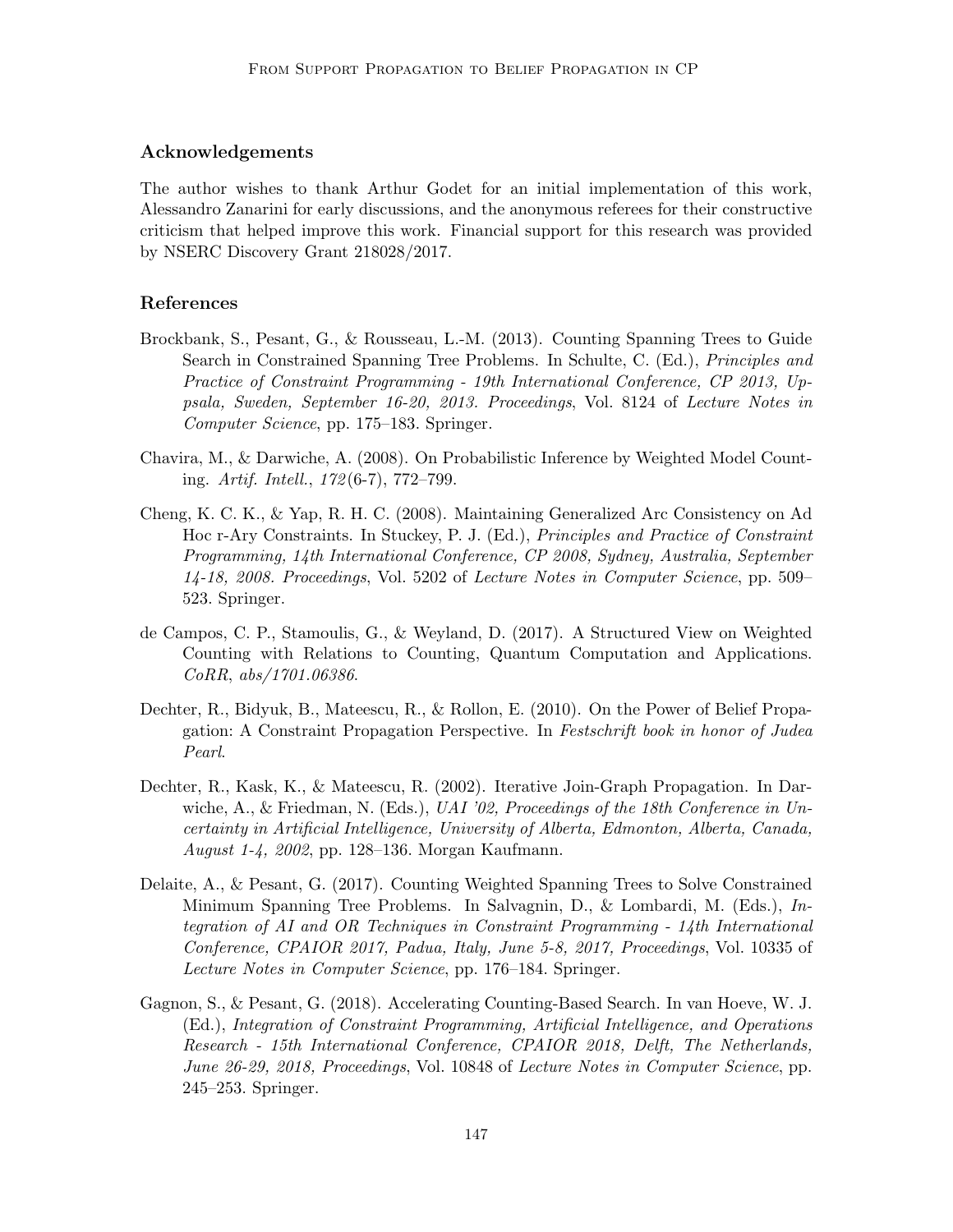- Gomes, C., & Shmoys, D. (2002). Completing Quasigroups or Latin Squares: A Structured Graph Coloring Problem.. In Proceedings of Computational Symposium on Graph Coloring and Generalizations, COLOR-02, pp. 22–39.
- Gomes, C. P., Sabharwal, A., & Selman, B. (2009). Model Counting. In Biere, A., Heule, M., van Maaren, H., & Walsh, T. (Eds.), Handbook of Satisfiability, Vol. 185 of Frontiers in Artificial Intelligence and Applications, pp. 633–654. IOS Press.
- Horsch, M. C., & Havens, W. S. (2013). Probabilistic Arc Consistency: A Connection between Constraint Reasoning and Probabilistic Reasoning. CoRR, abs/1301.3864.
- Hsu, E. I., Kitching, M., Bacchus, F., & McIlraith, S. A. (2007). Using Expectation Maximization to Find Likely Assignments for Solving CSP's. In Proceedings of the Twenty-Second AAAI Conference on Artificial Intelligence, July 22-26, 2007, Vancouver, British Columbia, Canada, pp. 224–230. AAAI Press.
- Ibrahim, M. H., Pal, C. J., & Pesant, G. (2017). Improving probabilistic inference in graphical models with determinism and cycles. Machine Learning,  $106(1)$ , 1–54.
- Jefferson, C., Miguel, I., Hnich, B., Walsh, T., & Gent, I. P. (1999). CSPLib: A Problem Library for Constraints. http://www.csplib.org.
- Jerrum, M., Sinclair, A., & Vigoda, E. (2001). A Polynomial-time Approximation Algorithm for the Permanent of a Matrix with Non-negative Entries. In *Proceedings of the Thirty*third Annual ACM Symposium on Theory of Computing, STOC '01, pp. 712–721, New York, NY, USA. ACM.
- Kask, K., Dechter, R., & Gogate, V. (2004). Counting-Based Look-Ahead Schemes for Constraint Satisfaction. In Wallace, M. (Ed.), Principles and Practice of Constraint Programming - CP 2004, 10th International Conference, CP 2004, Toronto, Canada, September 27 - October 1, 2004, Proceedings, Vol. 3258 of Lecture Notes in Computer Science, pp. 317–331. Springer.
- Kohli, P., Ladicky, L., & Torr, P. H. S. (2009). Robust Higher Order Potentials for Enforcing Label Consistency. *International Journal of Computer Vision*,  $82(3)$ , 302–324.
- Kroc, L., Sabharwal, A., & Selman, B. (2011). Leveraging Belief Propagation, Backtrack Search, and Statistics for Model Counting. Annals OR, 184(1), 209-231.
- LeBras, R., Zanarini, A., & Pesant, G. (2009). Efficient Generic Search Heuristics within the EMBP Framework. In Gent, I. P. (Ed.), Principles and Practice of Constraint Programming - CP 2009, 15th International Conference, CP 2009, Lisbon, Portugal, September 20-24, 2009, Proceedings, Vol. 5732 of Lecture Notes in Computer Science, pp. 539–553. Springer.
- Mateescu, R., & Dechter, R. (2008). Mixed Deterministic and Probabilistic Networks. Ann. Math. Artif. Intell., 54 (1-3), 3–51.
- Meel, K. S., Shrotri, A. A., & Vardi, M. (2018). Not all FPRASs are Equal: Demystifying FPRASs for DNF-Counting. Constraints.
- Michel, L., Schaus, P., & Hentenryck, P. V. (2017). Mini-CP: A Minimalist Open-Source Solver to Teach Constraint Programming. http://www.minicp.org.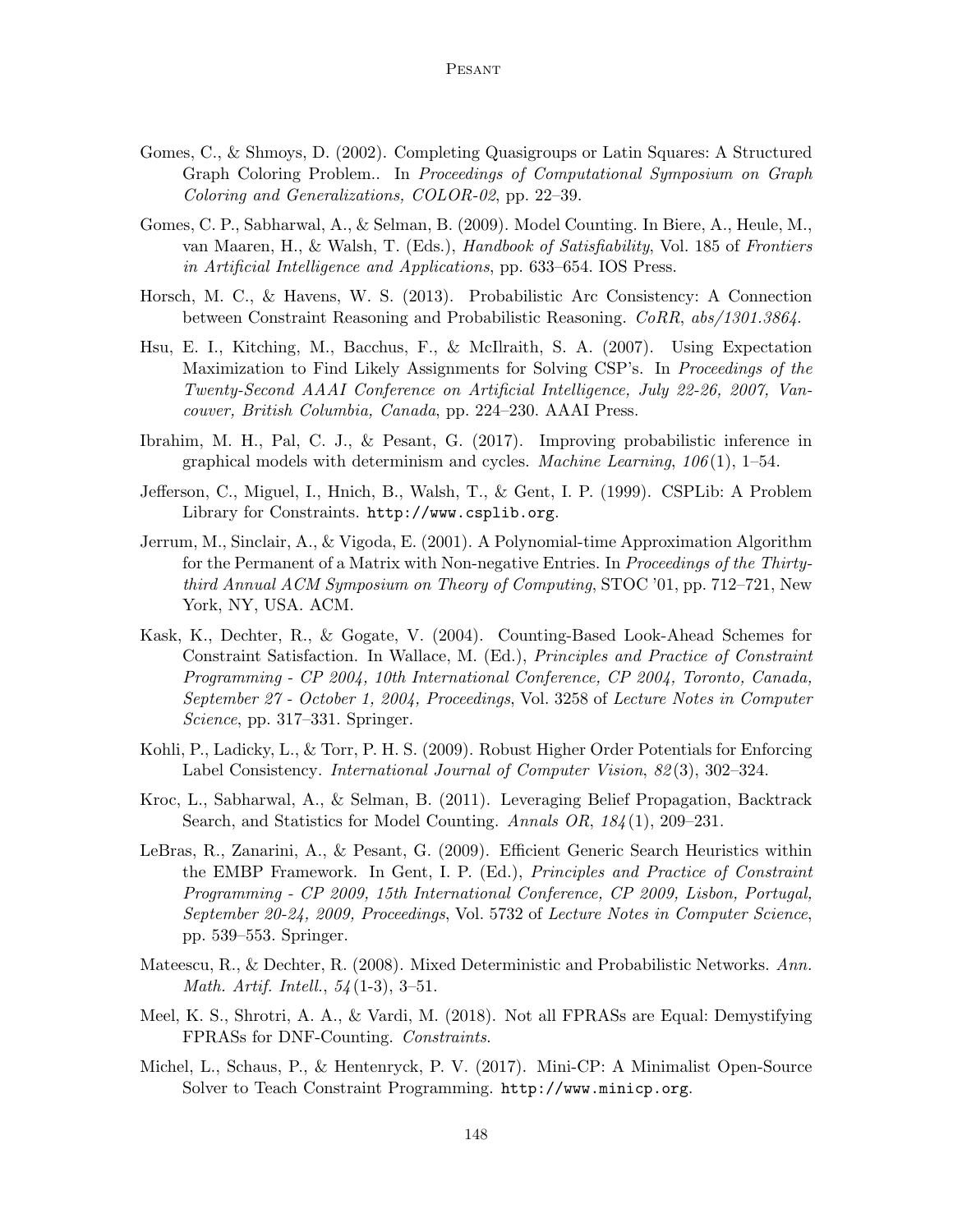- Montanari, A., Ricci-Tersenghi, F., & Semerjian, G. (2007). Solving Constraint Satisfaction Problems through Belief Propagation-Guided Decimation. CoRR, abs/0709.1667.
- Pearl, J. (1982). Reverend Bayes on Inference Engines: A Distributed Hierarchical Approach. In Waltz, D. L. (Ed.), Proceedings of the National Conference on Artificial Intelligence. Pittsburgh, PA, August 18-20, 1982., pp. 133–136. AAAI Press.
- Pesant, G. (2015). Achieving Domain Consistency and Counting Solutions for Dispersion Constraints. INFORMS Journal on Computing, 27 (4), 690–703.
- Pesant, G. (2016). Counting-Based Search for Constraint Optimization Problems. In Schuurmans, D., & Wellman, M. P. (Eds.), Proceedings of the Thirtieth AAAI Conference on Artificial Intelligence, February 12-17, 2016, Phoenix, Arizona, USA., pp. 3441– 3448. AAAI Press.
- Pesant, G. (2017). Getting More Out of the Exposed Structure in Constraint Programming Models of Combinatorial Problems. In Singh, S. P., & Markovitch, S. (Eds.), Proceedings of the Thirty-First AAAI Conference on Artificial Intelligence, February 4-9, 2017, San Francisco, California, USA., pp. 4846–4851. AAAI Press.
- Pesant, G., & Quimper, C.-G. (2008). Counting Solutions of Knapsack Constraints. In Perron, L., & Trick, M. A. (Eds.), Integration of AI and OR Techniques in Constraint Programming for Combinatorial Optimization Problems, 5th International Conference, CPAIOR 2008, Paris, France, May 20-23, 2008, Proceedings, Vol. 5015 of Lecture Notes in Computer Science, pp. 203–217. Springer.
- Pesant, G., Quimper, C.-G., & Zanarini, A. (2012). Counting-Based Search: Branching Heuristics for Constraint Satisfaction Problems. J. Artif. Intell. Res., 43, 173–210.
- Sang, T., Beame, P., & Kautz, H. A. (2005). Performing Bayesian Inference by Weighted Model Counting. In Veloso, M. M., & Kambhampati, S. (Eds.), Proceedings, The Twentieth National Conference on Artificial Intelligence and the Seventeenth Innovative Applications of Artificial Intelligence Conference, July 9-13, 2005, Pittsburgh, Pennsylvania, USA, pp. 475–482. AAAI Press / The MIT Press.
- Soules, G. (2003). New Permanental Upper Bounds for Nonnegative Matrices. *Linear and* Multilinear Algebra, 51 (4), 319–337.
- Valiant, L. (1979). The Complexity of Computing the Permanent. Theoretical Computer Science,  $8(2)$ , 189-201.
- Werner, T. (2015). Marginal Consistency: Upper-Bounding Partition Functions over Commutative Semirings. IEEE Trans. Pattern Anal. Mach. Intell., 37 (7), 1455–1468.
- Yedidia, J. S., Freeman, W. T., & Weiss, Y. (2000). Generalized Belief Propagation. In Leen, T. K., Dietterich, T. G., & Tresp, V. (Eds.), Advances in Neural Information Processing Systems 13, Papers from Neural Information Processing Systems (NIPS) 2000, Denver, CO, USA, pp. 689–695. MIT Press.
- Zanarini, A., & Pesant, G. (2010). More Robust Counting-Based Search Heuristics with Alldifferent Constraints. In Lodi, A., Milano, M., & Toth, P. (Eds.), Integration of AI and OR Techniques in Constraint Programming for Combinatorial Optimization Problems, 7th International Conference, CPAIOR 2010, Bologna, Italy, June 14-18,